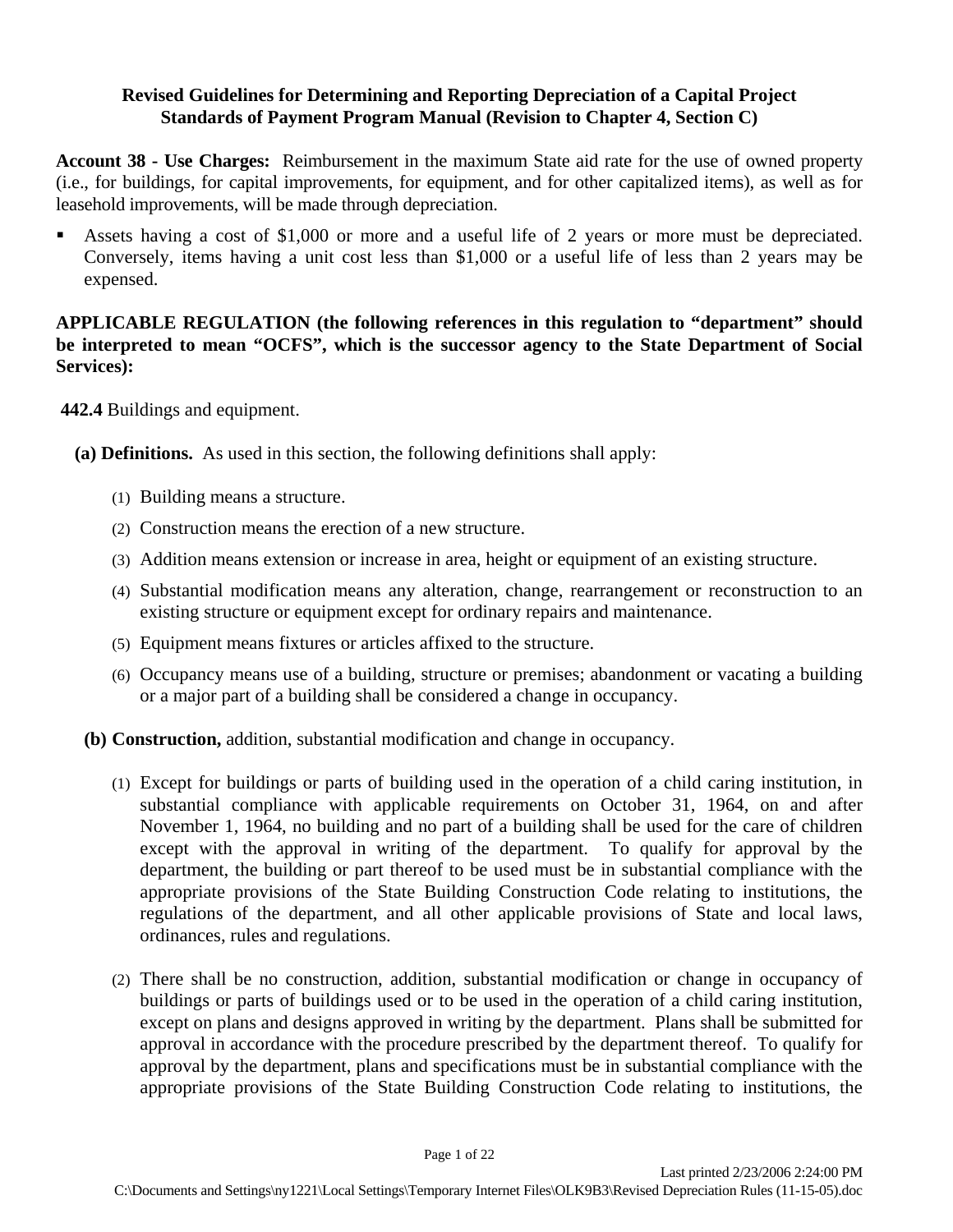regulations of the department and all other applicable provisions of State and local laws, ordinances, rules and regulations.

- (3) No changes or modifications shall be made to approved plans or specifications without the approval of the department.
- (4) The approval of the department shall become void one year after given unless a contract for the approved construction or reconstruction shall have been entered into.
- **(c) Exceptions.** The department may grant an exception to compliance with one or more of the provisions of this section upon finding that compliance will result in undue hardship to an institution, that, but for the exception, the facility is in substantial compliance with such provisions, and that granting the exception will not create any hazardous conditions which could impair the health or safety of the children; provided however, that the facility otherwise complies with any alternate requirements which the department may consider necessary for the protection of the health or safety of the children.

#### **Proposals for construction, addition, or substantial modification, as those terms are defined above, and including the acquisition of buildings, must be submitted to the OCFS Regional Office and the OCFS Rate Setting Unit for review and approval**.

Costs of facility acquisition or construction shall be depreciated over the expected useful life of the facility per the rules and guidelines specified below. The cost of facility acquisition or major renovation includes architect and inspection fees, which should be included in the cost of the building for depreciation purposes. Renovations or alterations that are considered to be directly related to the program and therefore reimbursable through depreciation charges over the estimated useful life of the renovation or alteration may include: the installation of safety devices, such as fire exits, alarms or smoke detectors in existing buildings; the replacement of roofs, boilers, plumbing systems, or other renovations needed to protect the agency's physical plant, or to protect the health or safety of children, or to satisfy compliance with applicable New York State standards.

For cost reporting purposes, the submission of back-up details regarding depreciation expenses for assets such as buildings, equipment and vehicles are not required. However, the service provider is required to maintain depreciation schedules that include the following minimum information:

- Description of Asset
- Date of Acquisition
- Cost at Acquisition
- Government Grants for Asset
- **Salvage Value**
- **•** Depreciation Method
- Useful Life Used for Depreciation Purposes
- Annual Depreciation Amount
- Accumulated Depreciation

Charges for depreciation must be supported by adequate property records, and physical inventories must be taken at least once every two years (a statistical sampling basis is acceptable) to ensure that assets exist and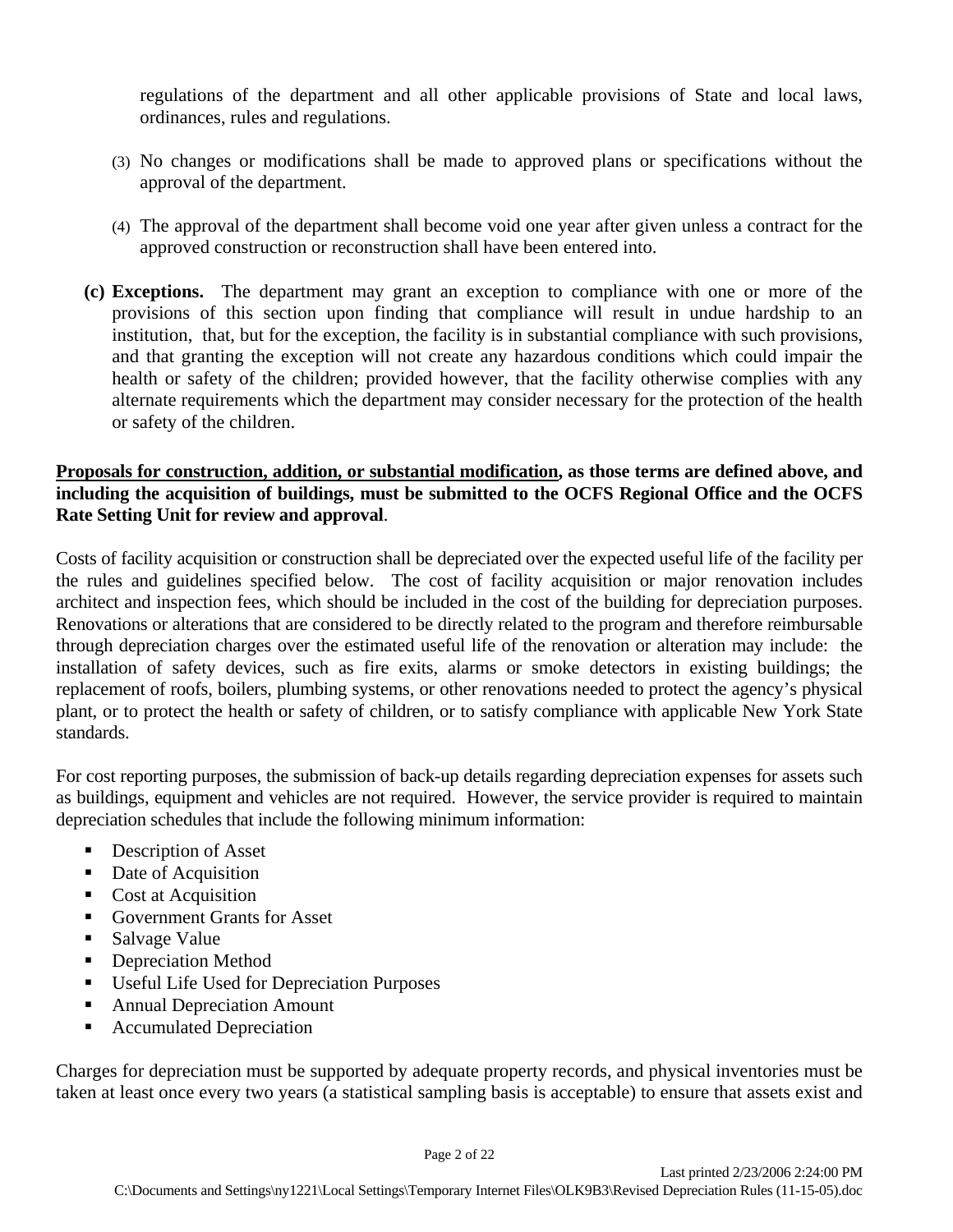are usable and needed. When the depreciation method is followed, adequate depreciation records indicating the amount of depreciation taken each period must also be maintained.

**General Rules Regarding the Calculation of Depreciation**: The following general rules shall apply for the calculation and reporting of depreciation expenses:

- The computation of depreciation must be based on the acquisition cost of the assets involved. The acquisition cost of a donated asset must be its fair market value at the time of the donation.
- The computation of depreciation will exclude:
	- the cost of land;
	- any portion of the cost of buildings and equipment borne by or donated by the Federal Government irrespective of where title was originally vested or where it presently resides; and
	- any portion of the cost of buildings and equipment contributed by or for the non-profit organization in satisfaction of a statutory matching requirement.
- **The period of useful service (useful life) for purposes of establishing a depreciation schedule must take into consideration the following factors:** 
	- **type of construction and nature of use;**
	- **nature of the equipment used;**
	- **technological developments in the particular program area; and**
	- **the renewal and replacement policies followed for the individual items or classes of assets involved.**
- Group purchases of like items should be treated as a single purchase. Group purchases of unlike items must be treated as if each item was purchased individually. Telephone systems and computer systems should be treated as a group purchase.
- The depreciable base would be calculated by taking the total cost of the asset and by subtracting the salvage value and the amount funded by government grants. For example, if 100 percent of the cost of an asset is separately financed with State or Federal grants, the asset cannot be depreciated in the SOP report for purposes of establishing the State aid rate for an associated program. This would need to be a reconciling item between the SOP and the service provider's financial statements. The portion of the cost of building construction, acquisition, or renovation funded by a government grant cannot be reimbursed again through depreciation of these costs. The asset cost must be reduced by the amount of the grant(s) and the balance depreciated in accordance with the guidelines specified below.
- **•** Depreciating assets that are shared among programs/sites or among program/sites and administration should be allocated by a reasonable basis. Documentation for the allocation basis must be available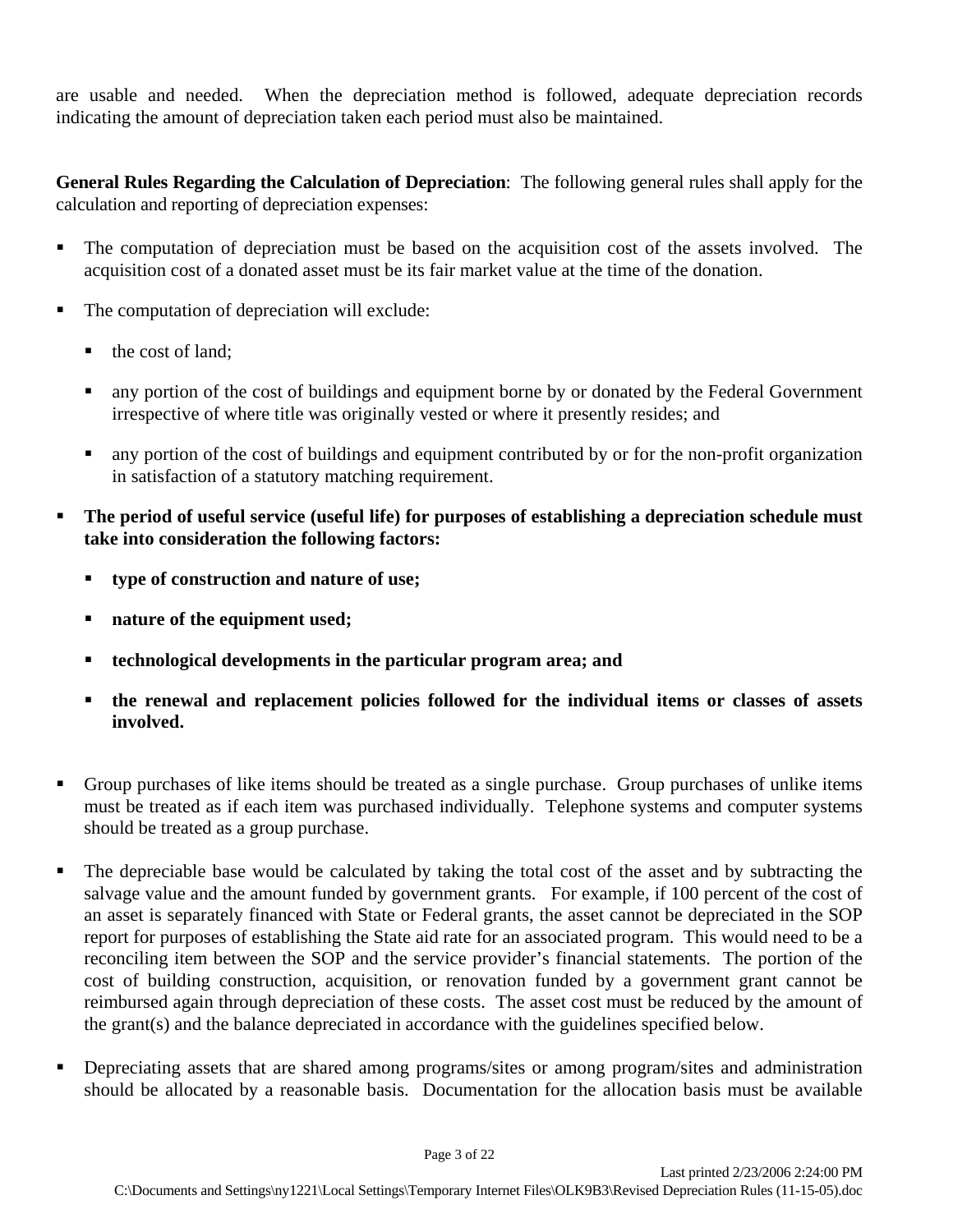upon request. The "straight line method" of depreciation must be used for all classes of assets. Use of the one-month, six-month, or full-year convention is acceptable. When assets are shared by multiple programs funded by more than one New York State agency, the rules of majority funding shall dictate.

- Depreciation based on reappraisals designed to increase the cost basis for depreciation **is not reimbursable.** Accumulated depreciation on assets transferred due to a change in legal status of the owner, such as incorporation, **is not reimbursable.** Accumulated depreciation on property owned by a division, subsidiary or affiliate of an entity prior to acquisition by the entity will not be reimbursed to the program after acquisition. The remaining non-depreciated cost of the prior entity must be reimbursed over the remaining useful life of the asset as if no ownership change occurred.
- **Perfect** Depreciation charged for assets acquired through approved Dormitory Authority of the State of New York (DASNY) construction/renovation projects must be reported in a separate cost center, inasmuch as it **is not reimbursable** within the regular program cost center for rate setting purposes.
- During the construction phase of a capital project, only loan interest and amortization of closing costs will be reimbursable in the maximum State aid rate established by OCFS. After the agency takes occupancy of the building, depreciation of the total capital project would be reimbursable in the rate, within the context of the approved rate base.

#### **Depreciation periods for assets acquired on or after July 1, 2005**:

When calculating depreciation of an asset, the useful life minimums specified below will apply, though longer depreciation periods may be appropriate within the context of the projected useful life and the annual reimbursement available through the maximum State aid rate. Exceptions to the minimums are also possible where the service provider can justify that an alternative is more appropriate.

For example, when calculating depreciation of a building (which could include construction, addition, or substantial modification, as those terms are defined above, a composite approach may be used as the basis for requesting an alternative to the standard specified below. This means, a building's shell may be segregated from each building component (e.g., plumbing system, heating, and air conditioning system, etc.) and each item depreciated over its estimated useful life; or the entire building (i.e., the shell and all components) may be treated as a single asset and depreciated over a single useful life. As stated above, documentation regarding useful lives used in the determination of depreciation schedules must be maintained by the agency and must be available upon request.

| <b>Capitalized Items</b>                 | <b>Useful Life Minimums</b> |
|------------------------------------------|-----------------------------|
| <b>Buildings</b>                         |                             |
| Masonry/Concrete<br>п                    | 25 years                    |
| <b>Other Materials</b><br>$\blacksquare$ | 20 years                    |
| <b>Land Improvements</b>                 |                             |
| Utilities / Land Management Systems<br>п | 20 years                    |
| Landscaping / Paving<br>п                | 10 years                    |
|                                          |                             |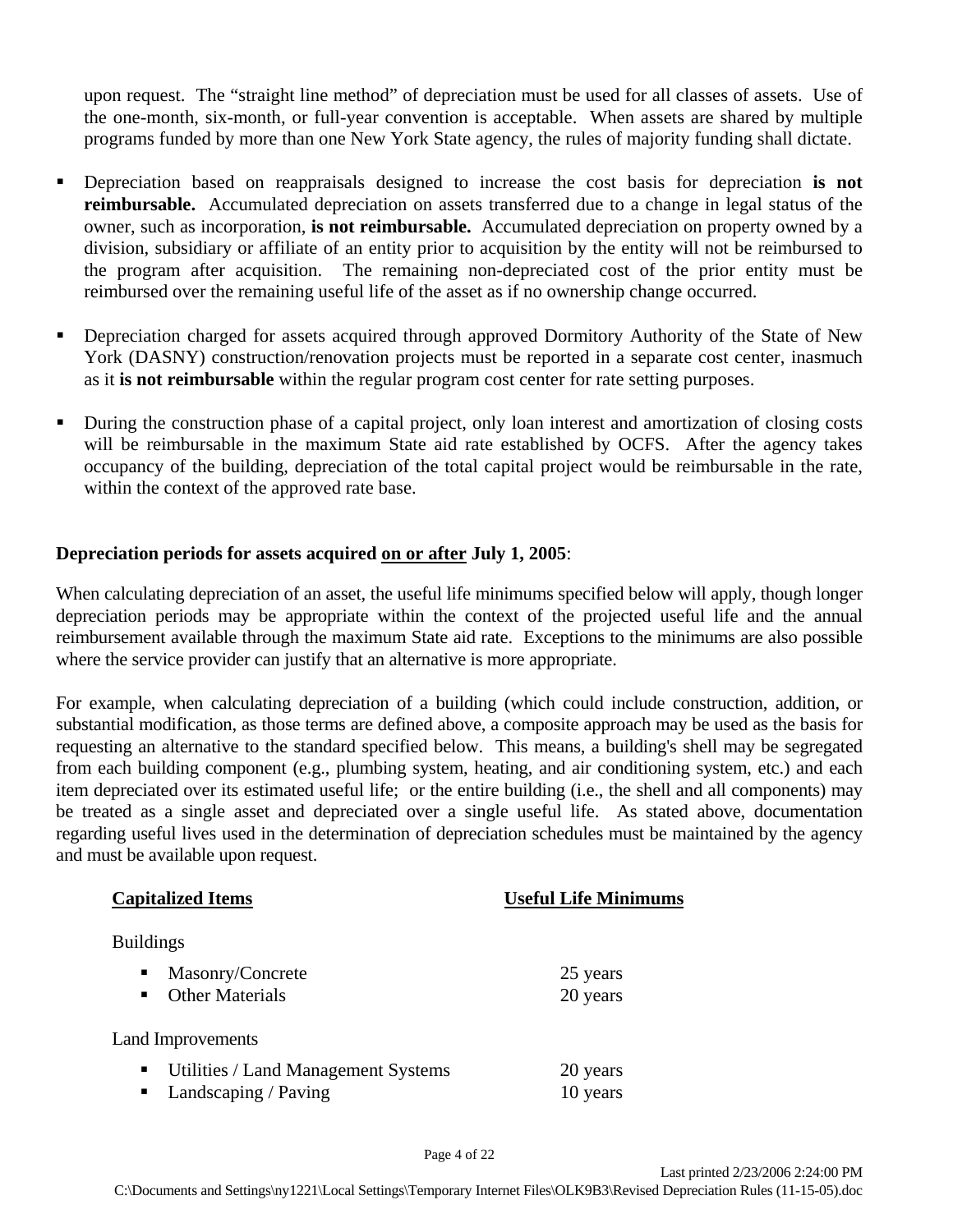Equipment

| Fixed (affixed to the structure)<br>$\blacksquare$ . | 10 years |
|------------------------------------------------------|----------|
| Movable<br>$\blacksquare$                            | 5 years  |
| Furniture                                            | 5 years  |
| Vehicles                                             | 3 years  |
| Technology                                           | 3 years  |

#### **Amortization**

For cost reporting purposes, the submission of back-up details regarding the amortization of assets related to intangible assets, leasehold improvements, and mortgage expenses are not required. However, the service provider is required to maintain amortization schedules that include the following minimum information:

- Description of Item
- **Beginning Date of Amortization**
- **Length of Amortization**
- Costs to be Amortized
- **E** Accumulated Amortization
- **Current Year Amortization**

The following general rules apply for the calculation and reporting of amortization expense:

- **Example 1** Leasehold improvements that are the responsibility of the service provider under the terms of a lease should be amortized over the useful life of the improvements or the remaining term of the lease, whichever is shorter.
- Mortgage expenses for purchasing or constructing a facility such as attorney's fees, recording costs, transfer taxes, and service charges such as finder's fees and placement fees, should be amortized over the term of the mortgage.

#### **Depreciation periods for assets acquired prior to July 1, 2005**:

The following guidelines, as previously specified in the Standards of Payment Manual, will continue to be applicable to assets acquired prior to July 1, 2005.

Buildings:

| <b>Institutions and Group Residences</b><br>. . | 40 years |
|-------------------------------------------------|----------|
| Group Homes and Agency Boarding Homes<br>. .    | 25 years |
| Land Improvements                               | 20 years |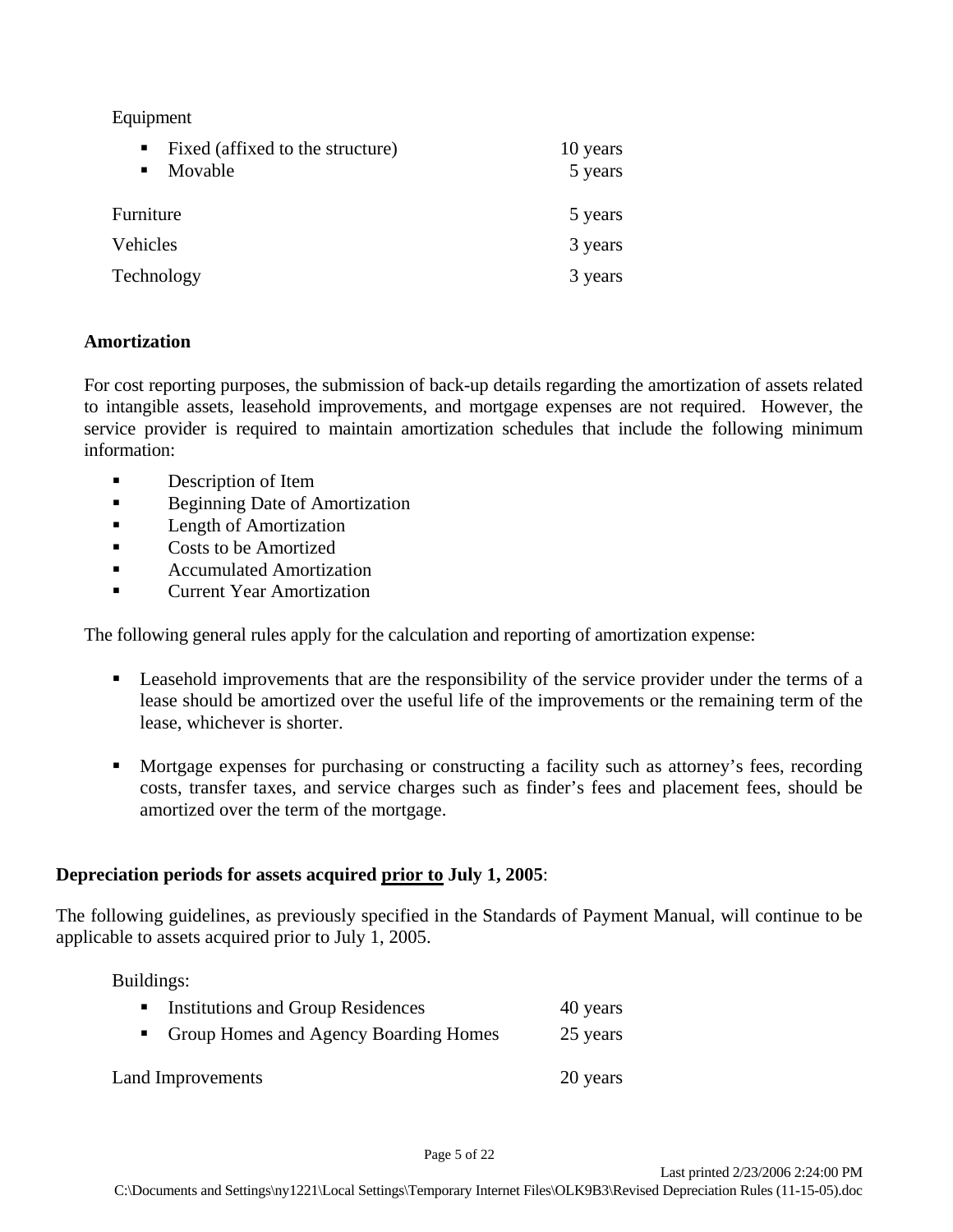Furniture and Equipment 10 years Vehicles 3 to 5 years 3 to 5 years Leasehold 5 to 15 years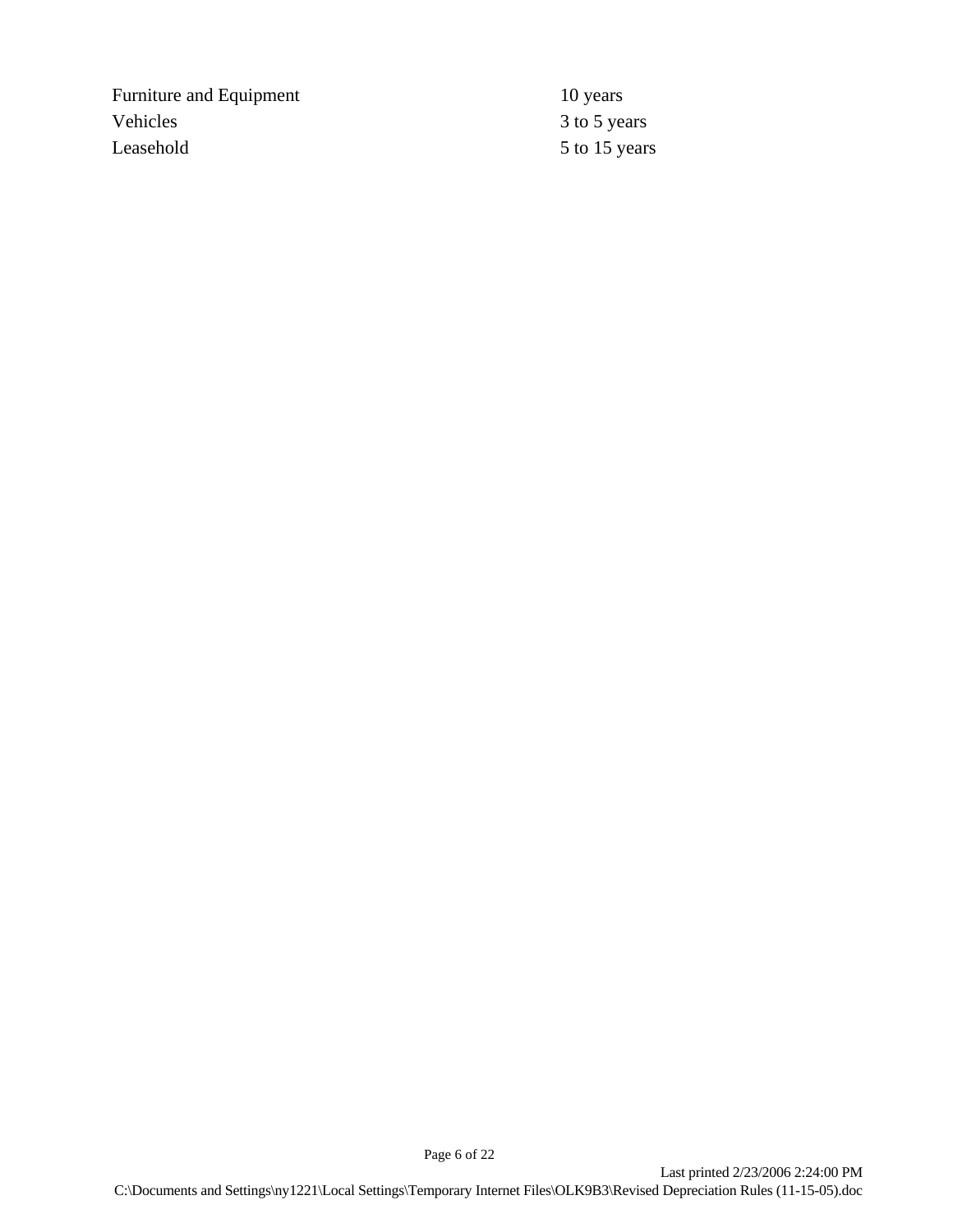### **CHAPTER 472 OF THE LAWS OF 2004 OVERVIEW OF TAX EXEMPT FINANCING PROCESS**

Chapter 472 of the Laws of 2004 of the State of New York ("Chapter 472") authorizes the Dormitory Authority of the State of New York ("Authority"), to issue a total of up to \$30,000,000 in bonds for the purpose of financing the renovation, equipping or replacement of existing residential facilities for children. The purpose of this summary is to provide potential applicants (referred to as "borrowers") with a general overview of the debt issuance process and the specific requirements of Chapter 472 related to the issuance of debt.

Tax-exempt financing is subject to the requirements of state law, as well as both federal tax and securities law and as a result, can be extremely complex for those not familiar with the process. Even though these requirements will not apply to the initial application process, your agency will be required to comply with them if it is determined to be eligible for financing under this program. Therefore, we thought it would helpful to give you a brief overview of these requirements.

#### Official Intent Requirement

Federal tax law provides that a recipient of tax-exempt bond proceeds may not use the proceeds of the bonds to reimburse itself for expenditures incurred prior to the issuance of the bonds unless certain requirements are satisfied. One of these requirements is that a borrower declare it's "official intent" to reimburse itself from bond proceeds before the expenditures are made. A declaration of official intent typically takes the form of a resolution of the board of directors of a borrower and need only contain a general functional description of the applicable project.

It is strongly recommended that any agency interested in applying for a loan under Chapter 472 not incur any significant expenditures until it has first adopted a declaration of official intent. For those agencies that have already incurred expenditures for which they expect to be reimbursed, it will be necessary for the Authority's bond counsel to review your agency's resolution (or other evidence of intent) and supporting data to determine whether the requirements of federal tax law are satisfied.

#### Tax Questionnaire

The Authority's bonds will be issued as tax-exempt "qualified 501(c)(3) bonds" under federal tax law. Therefore, bond counsel must conclude that each borrower is a  $501(c)(3)$  organization and that the project costs are "qualifying" costs under the Internal Revenue Code. To confirm that the requirements of tax law are satisfied, bond counsel will require each borrower to complete a "tax questionnaire." Among other things, this questionnaire will elicit information and supporting documentation from the borrowers regarding their corporate formation and governance as well as the character and use of its facilities (including any contracts or other agreements that permit their use by third parties).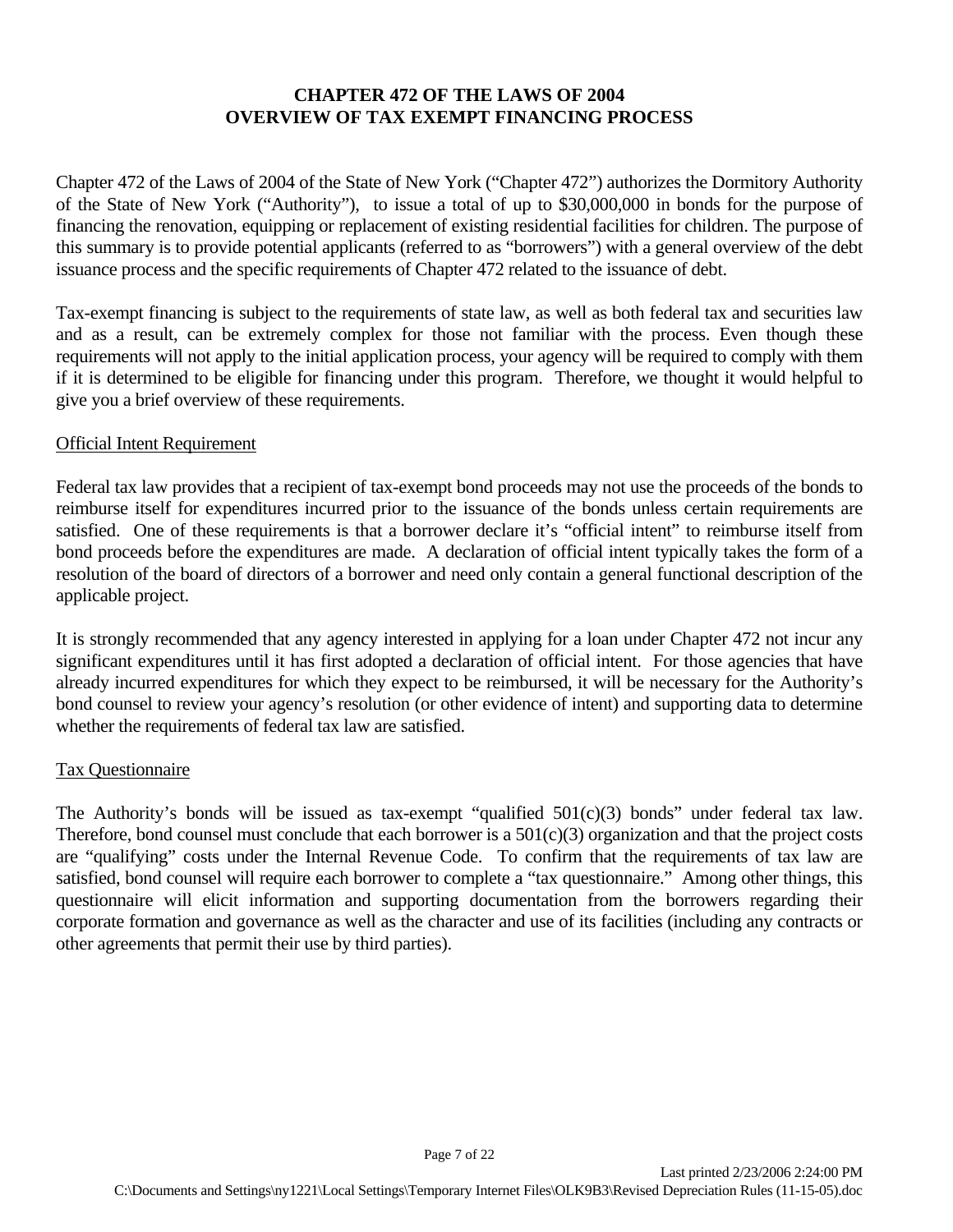#### SEQRA

The authorization of bonds by the Authority to fund projects of the borrowers constitutes an "action" under the State Environmental Quality Review Act ("SEQRA"). Therefore, the Authority must comply with requirements of SEQRA before its board adopts financing documents.

In order for the Authority to initiate the SEQRA review, each borrower must complete an environmental assessment form ("EAF") for each project to be financed. The review process for minor renovations is generally quite simple and requires the completion of a Short EAF. For new construction projects, or where otherwise deemed appropriate by the Authority, the completion of a Long EAF is required. It may be possible to simplify the SEQRA review process if another governmental agency, such as a local planning or zoning board, will also be required to conduct a SEQRA review in connection with the project and that agency and the Authority coordinate their respective reviews.

#### Official Statement / Due Diligence

In order to enable the Underwriter to market bonds to potential investors, the Authority is required to prepare an Official Statement. The Official Statement will include a description of the bonds and the purposes for which they are being issued.

The preparation of the Official Statement is the responsibility of the Authority. The borrowers, however, will have responsibility for providing certain information required to be included in this document. Specifically, the borrowers must provide the Authority with a short description of their programs, sources of funding and certain financial information. Each borrower will also be required to disclose any litigation, investigation or other proceeding that could materially adversely affect its operations. Each borrower must provide the Authority with its most recent audited financial statements and its auditor's consent to publish the audited financial statements in the Official Statement. Also, depending on the nature of the financial information included in the Official Statement, the borrower, working with the underwriter's counsel, may be required to obtain a "procedures letter" from its auditor regarding the auditor's review of the borrower's financial information in the Official Statement.

The Underwriter's counsel will also request various documents from the borrowers (some of which will also be requested in the tax questionnaire) as part of its "due diligence" process. The Underwriter and their counsel will also meet with the borrowers, either by phone or in person, to conduct due diligence interviews.

#### TEFRA Hearing

A portion of the Internal Revenue Code, known as the "Tax Equity and Fiscal Responsibility Act" or "TEFRA" requires the Authority to conduct a public hearing prior to the issuance of qualified 501(c)(3) bonds. Pursuant to the Code, a notice must be published in one or more newspapers at least 14 days prior to the date of the hearing.

The preparation of this "TEFRA notice" requires each borrower to properly identify, by street address (or other description sufficient under federal tax law), each project to be financed or refinanced with bond proceeds. Under federal tax law, proceeds of the bonds may only be expended for projects identified in the TEFRA notice.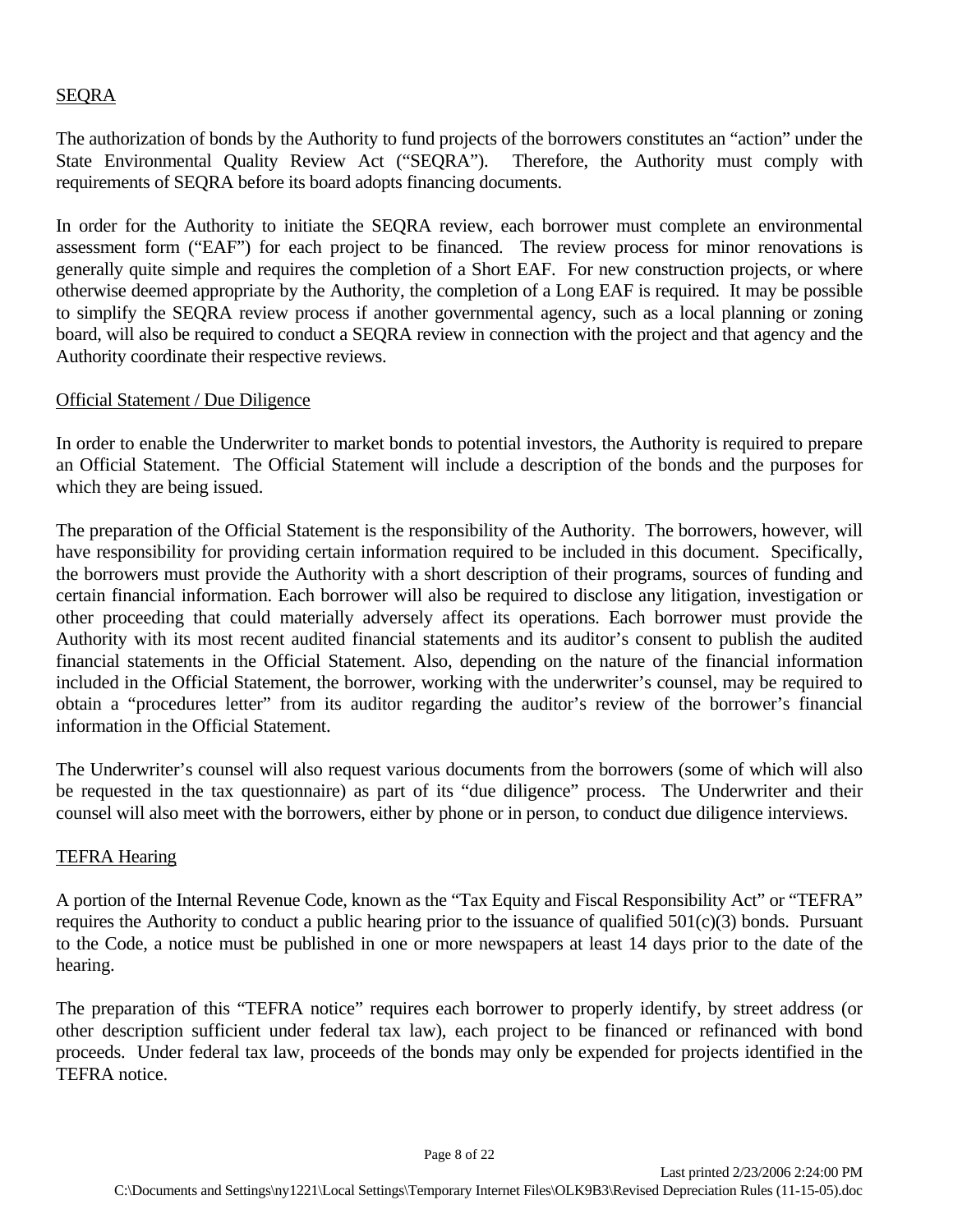Page 9 of 22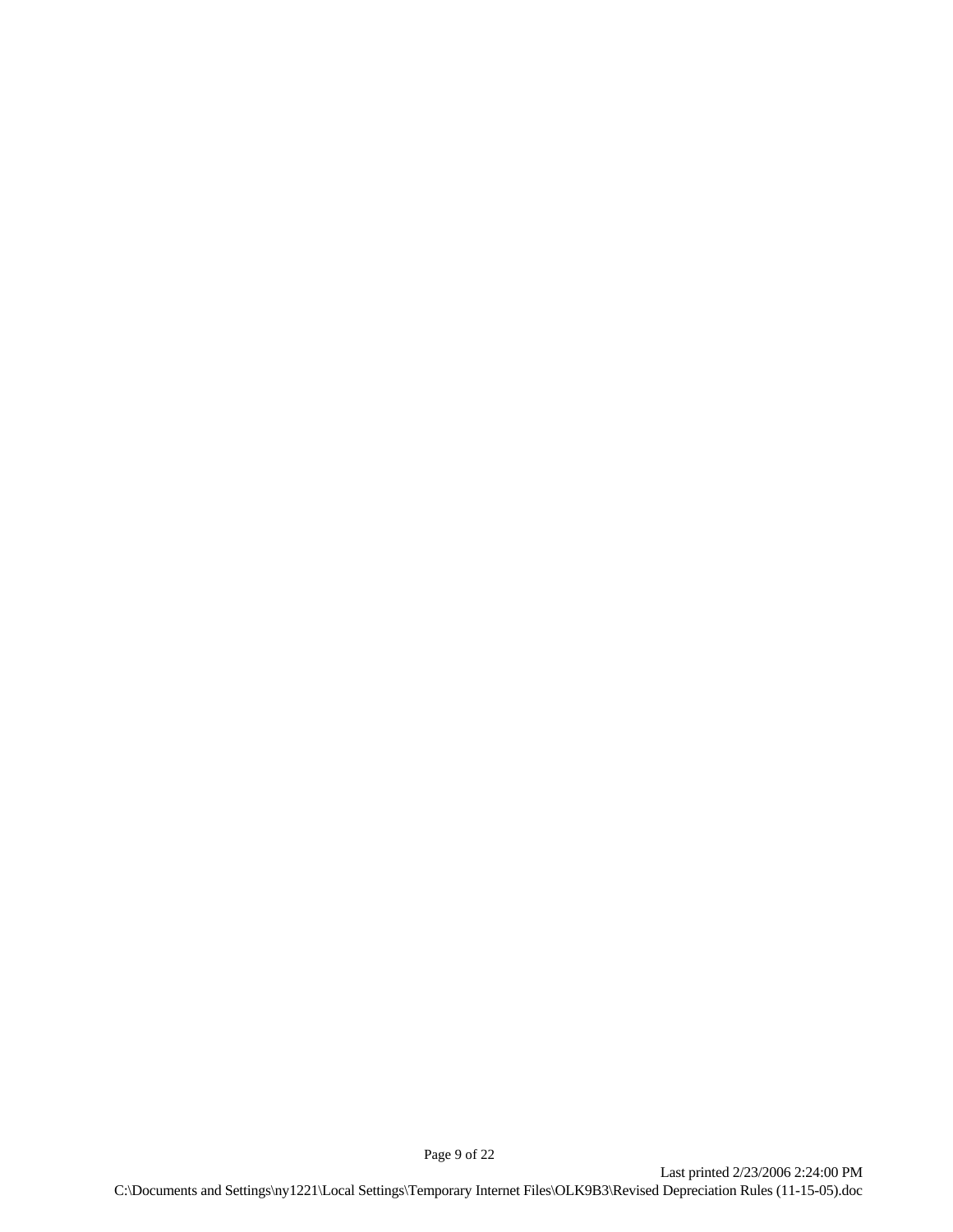#### Dormitory Authority Board Action

The Dormitory Authority may issue its bonds only upon receiving authorization from its 11-member board. Generally, obtaining this approval involves a two-step process. At the first board meeting, the board adopts a resolution authorizing staff to proceed with the transaction and engage the necessary professionals, such as bond counsel, to prepare the financing documents. At the second meeting, the board adopts the resolutions authorizing the issuance of the bonds. These board meetings are held on a monthly basis.

The Authority may adopt the financing documents only if there has been compliance with the requirements of SEQRA and TEFRA as discussed above. In addition, because the State's Public Authorities Control Board ("PACB") must approve all bonds issued by the Authority, the Authority will not adopt any financing documents unless the approval of PACB has been obtained. The PACB, which meets on a monthly basis, is comprised of representatives of the Division of Budget, the State Senate and the State Assembly.

In addition to the declaration of intent discussed above, the Authority also requires that each borrower adopt its own board resolution authorizing the borrowing of money from the Authority as a condition to the Authority's approval of the financing documents.

The financing documents approved by the Authority will include bond resolutions authorizing the issuance of the bonds and the form of loan agreement and other agreements to be entered into by the Authority and the borrowers. The borrowers and their counsel will need to thoroughly review drafts of the resolutions and loan agreement prior to action by the Authority board.

#### Bond Sale and Closing

After a preliminary version of the Official Statement has been distributed to potential investors, the Authority will sell the bonds to the Underwriter for re-sale to investors. The loans to the borrowers will be made with the proceeds from the sale of the bonds. The bonds will be sold in accordance with a Bond Purchase Agreement, in reliance upon a Letter of Representation from each borrower. The Letter of Representations, in effect, is the borrower's assurance that the information contained in the Official Statement relative to the borrower is accurate and complete. The Letter of Representation also recites that the borrower will defend and indemnify the Authority and the Underwriter from any losses sustained by them as a result of claims based upon inaccurate or incomplete information provided by the borrower.

The Authority will thereafter issue the bonds and the "closing" will take place. At that time, the borrower will be required to sign and deliver numerous documents, including the Loan Agreement, various security documents and agreements requiring the borrower to comply with disclosure obligations under federal securities laws as well as requirements imposed by federal tax laws. Counsel to each borrower will be required to deliver an opinion covering such things as corporate existence and authorization, 501(c)(3) status, enforceability of the financing documents and compliance with governmental requirements. As the financing progresses, the borrowers and their counsel will be expected to thoroughly review drafts of these documents and collaborate in their preparation.

#### Financial Covenants

It is expected that the Authority's bonds will be secured by a municipal bond insurance policy. As a condition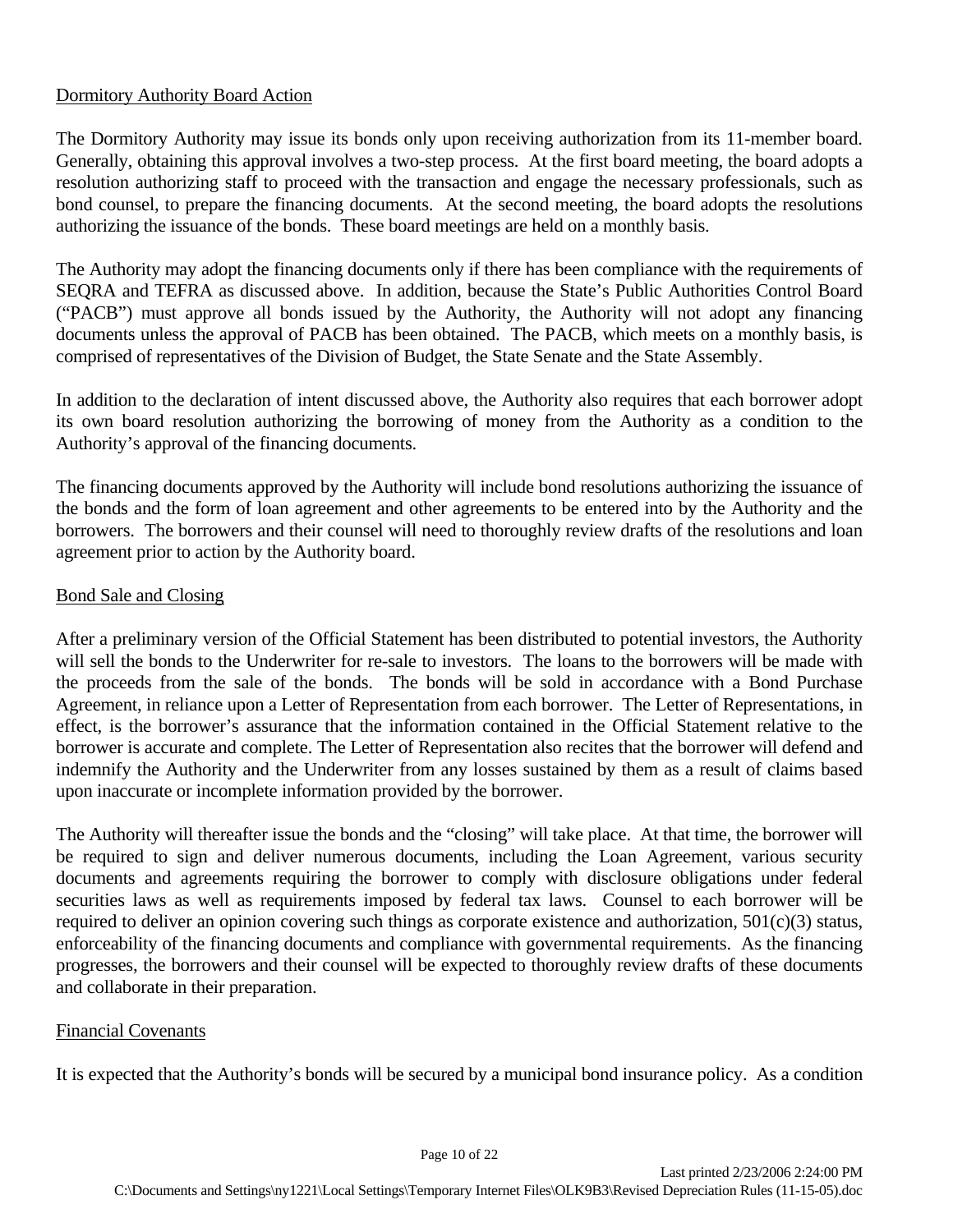to the issuance of its insurance policy, the bond insurer may impose conditions on participation (*e.g.*, historical achievement of specified financial benchmarks) as well as ongoing financial covenants. These covenants may also restrict the ability of the borrower to issue debt in the future unless certain financial tests are satisfied

#### Lock-Box and Revenue Pledge

Chapter 472 requires that each borrower establish an account with a bank or trust company acceptable to the Authority into which the borrower must deposit all amounts received from any school district, social service district or any other payor on account of the residential services provided by the borrower ("Lock Box Account"). Each borrower is further required by Chapter 472 to grant the Authority a security interest in the Account. It also provides that the moneys on deposit in the Lock Box Account shall be subject to withdrawal by the borrower only after payment of amounts then due to the Authority. As a practical matter, the borrower will be able to access funds in the Lock Box Account without action by the Authority or another party provided that it has paid the amounts due under the Loan Agreement.

In addition, Chapter 472 provides that each borrower include in each of its respective contracts with a social service district, school district or any other payor, a provision requiring that the borrower deposit all of its "maintenance rate payments" from such social service district or school district or other payor into the Lock Box Account. In the event of a failure by the applicable social services district or school district to make a "maintenance rate payment" to the borrower, the State Comptroller is required to withhold state reimbursement to the applicable social services district or school district in an amount equal to the unpaid obligation for the "capital financing add on rate" and pay over such sum to the Authority or the Bond Trustee upon certification of the Commissioner of the Office of Children and Family Services or the State Education Department, as applicable.

#### Loan Documentation, Prior Pledges and Payoff Letters

Borrowers and their counsel will need to carefully review any existing loan documents for loans currently outstanding in order to ensure that they obtain any required consents or waivers from their existing lenders to borrow funds in this program. The borrowers and their counsel will likewise be required to identify any prior pledges of the borrowers' revenues and provide a comprehensive list of existing liens. Each borrower's counsel will eventually need to provide searches of county and state records, which will identify any outstanding liens or restrictions.

#### Mortgage

Chapter 472 requires each borrower to grant to the Authority either a mortgage on the real property used by the borrower to provide residential services or such other interest in real property as is acceptable to the Authority. In connection with the granting of a mortgage to the Authority, a policy of title insurance and a current survey of the mortgaged property may be required..

#### Costs of Issuance

There are various costs associated with the issuance of tax-exempt bonds in general and an Authority bond issue in particular. These costs include such items as Authority fees, Trustee fees, the Underwriter's discount,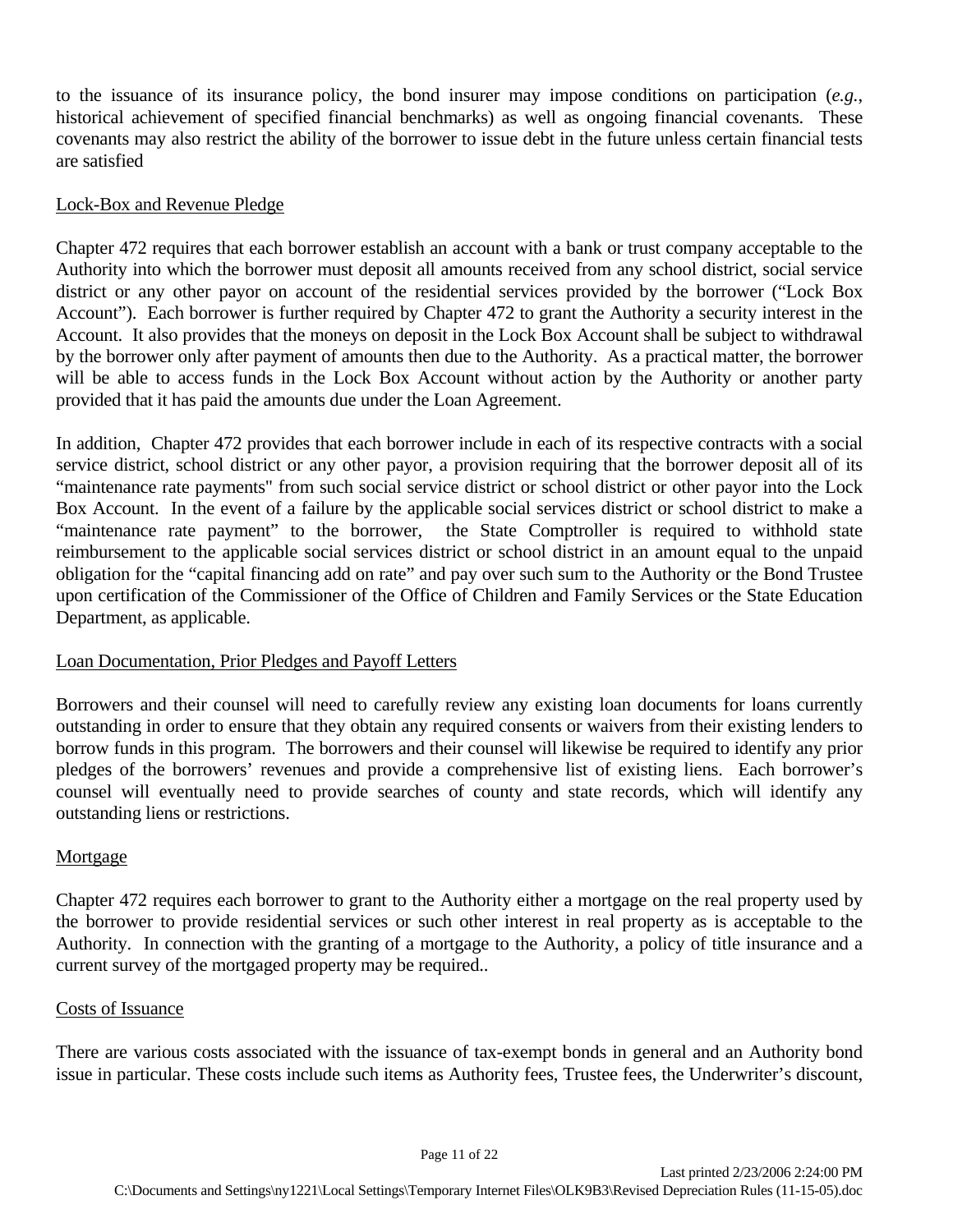a bond insurance premium, bond issuance fees, rating agency fees, Bond Counsel fees, and printing and publication costs. If a series of bonds is issued for the benefit of more than borrower, these costs will be allocated among the borrowers on a pro-rata or other equitable basis. Each borrower will be required to pay or finance its own costs of obtaining title insurance and surveys in connection with the granting of its mortgage and to pay the fees of their counsel and financial advisor (if any).

Most if not all of the costs of issuance described above may be financed with bond proceeds. However, where the bonds to be issued are "qualified  $501(c)(3)$  bonds," the Internal Revenue Code prohibits the financing of costs of issuance in excess of two percent of the proceeds of tax-exempt bonds. Therefore, to the extent that the costs of issuance exceed this limit, the borrowers will need to arrange for their payment from their own funds or from the proceeds of taxable bonds.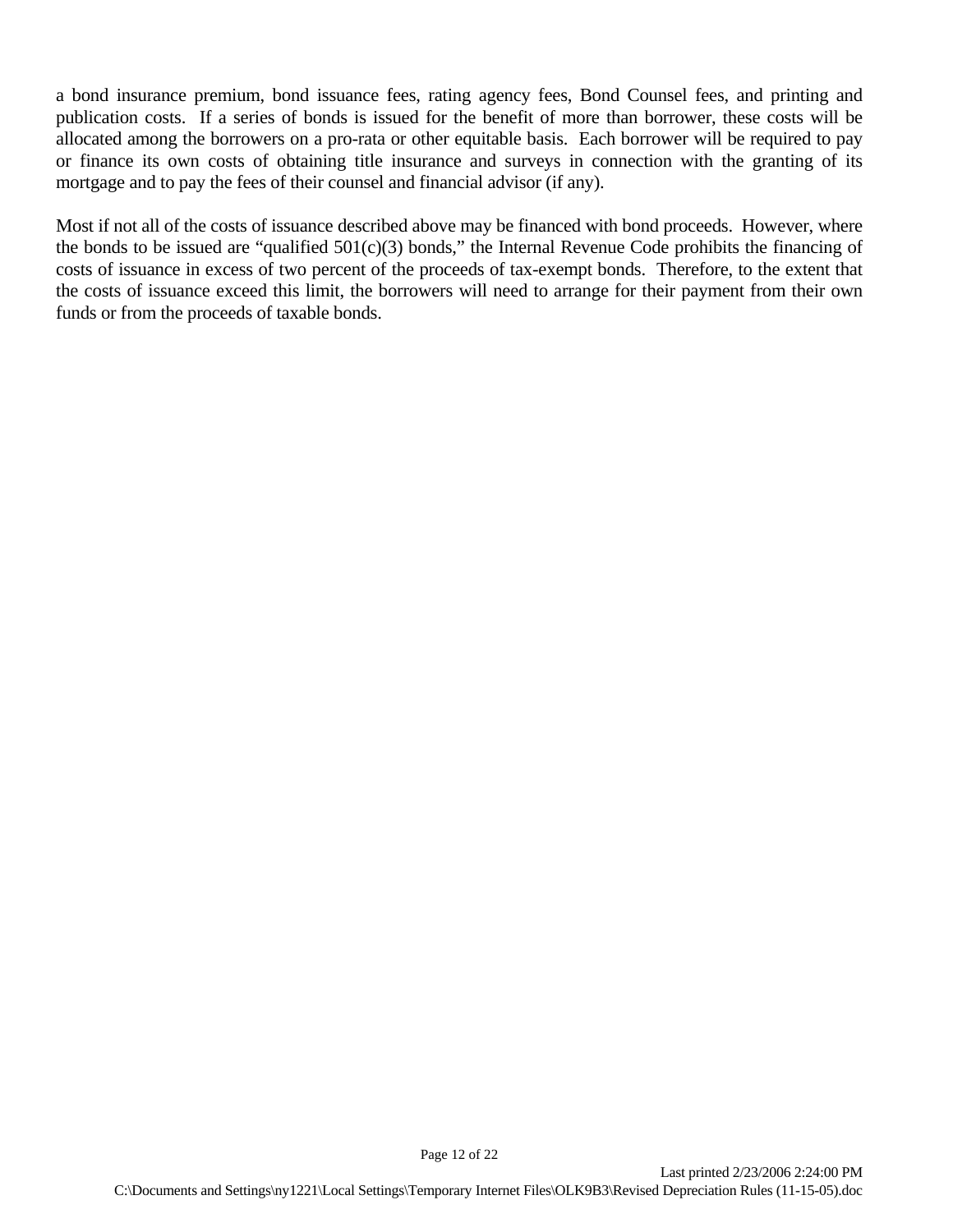#### **NEW YORK STATE OFFICE OF CHILDREN AND FAMILY SERVICES**

## VENDOR RESPONSIBILITY QUESTIONNAIRE COMPLETED BY THE VENDOR

#### Vendor Responsibility Summary

Procurement laws and guidelines require the award of State contracts to responsible vendors. Vendor responsibility generally means that a vendor has the integrity to justify the award of public dollars and the capacity to fully perform the requirements of the contract. It is the State Agency's responsibility to evaluate the responsibility of a prospective contractor/vendor. A responsibility determination, wherein the State determines that it has reasonable assurances that a contractor/vendor is responsible, is an important part of the procurement process, promoting fairness in contracting and protecting a contracting Agency and the State against failed contracts.

#### **Notes:**

- **This Questionnaire is being required by OCFS for purposes of supporting an agency's application for capital project financing of a congregate care facility for which OCFS establishes a State aide maintenance rate pursuant to Section 398-a of Social Services Law and Section 4405 of Education Law.**
- **An applicant agency must submitted a completed and signed Vendor Questionnaire as part of its initial application for capital financing.**
- **Where the applicant agency is now completing the comprehensive application, the agency will only be required to submit an entirely new Vendor Questionnaire where circumstances have changed. Where circumstances have not changed, the applicant agency may attach a signed and notarized Affidavit of No Change Form (attached) along with the most recent copy of its previously submitted Vendor Questionnaire.**
- **All references in this Questionnaire to "contract agency" or "contractor" should be interpreted to mean the voluntary agency submitting an application for capital financing, either through the Dormitory Authority of the State of New York or through a waiver of the property parameter of the applicant agency's Maximum State Aid Rate.**

The following factors are considered in making a responsibility determination:

- Legal Authority to do business in New York State
- Integrity
- Capacity both organization and financial
- Previous performance

A contracting Agency is required to conduct a review of a prospective contractor to provide reasonable assurances that the vendor is responsible. This Questionnaire is designed to provide information to assist a contracting Agency in assessing a vendor's responsibility prior to entering into a contract with the vendor.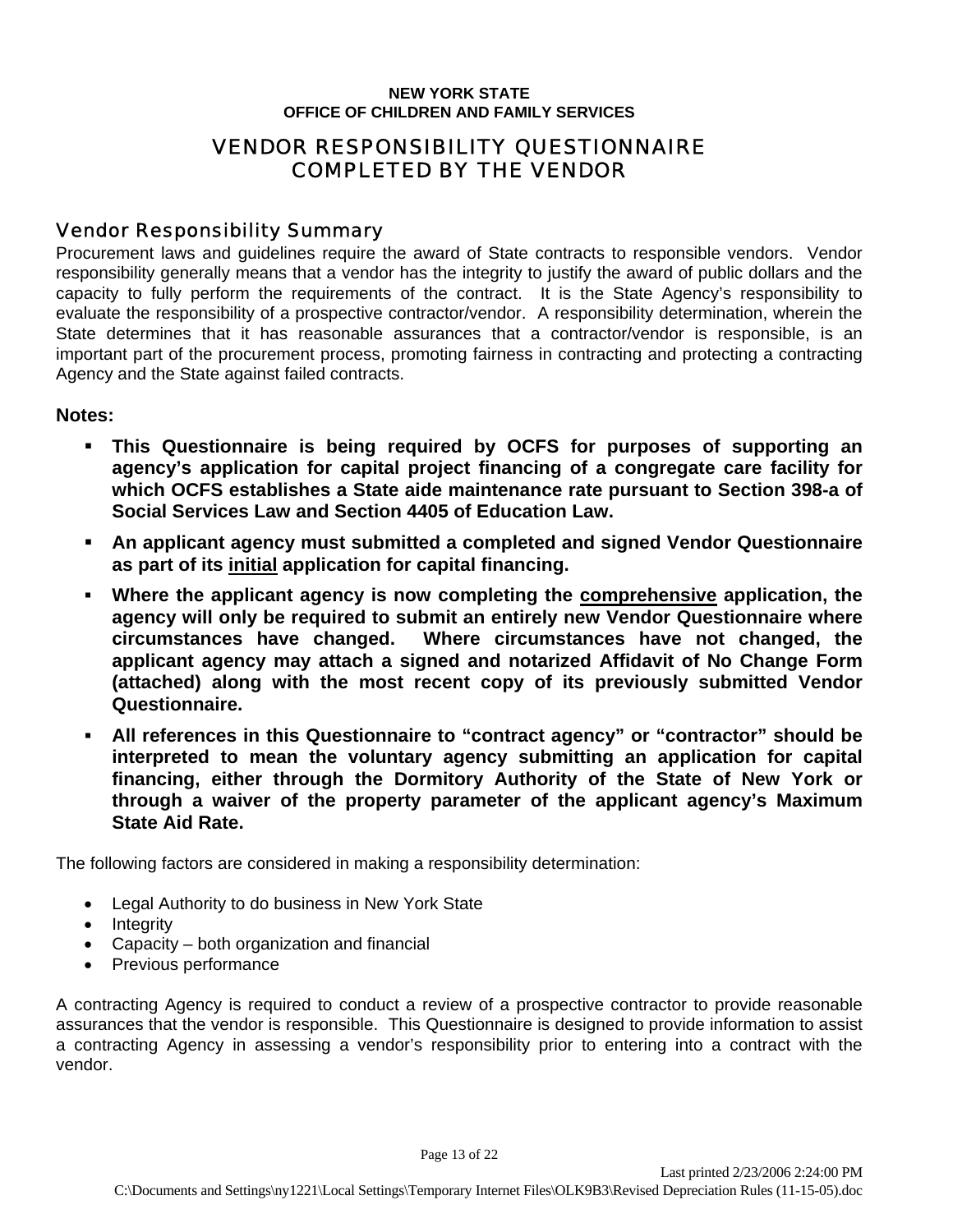**Prospective contractors must answer every question contained in this Questionnaire.** Each "Yes" response requires additional information. The vendor must attach a written response that adequately details each affirmative response. The completed Questionnaire and attached responses will become part of the procurement record. Please number each response to match the Questionnaire.

It is imperative that the person completing the Vendor Responsibility Questionnaire be knowledgeable about the proposing contractor's business and operations as the Questionnaire information must be attested to by an owner or officer of the vendor. **Please read the certification requirement at the end of this Questionnaire carefully. The certification must be notarized.** 

| 1. VENDOR IS:                                                                                                                             |                         |                                    |                                               |  |
|-------------------------------------------------------------------------------------------------------------------------------------------|-------------------------|------------------------------------|-----------------------------------------------|--|
| П<br><b>PRIME CONTRACTOR</b>                                                                                                              | SUB-CONTRACTOR          |                                    |                                               |  |
| 2. VENDOR'S LEGAL BUSINESS NAME                                                                                                           |                         | <b>3. IDENTIFICATION NUMBERS</b>   |                                               |  |
|                                                                                                                                           |                         | a) FEDERAL EMPLOYER ID #           |                                               |  |
|                                                                                                                                           |                         | b) FEDERAL DUNS #                  |                                               |  |
| 4. D/B/A - Doing Business As (if applicable) & COUNTY FILED:                                                                              |                         | 5. WEBSITE ADDRESS (if applicable) |                                               |  |
|                                                                                                                                           |                         |                                    |                                               |  |
|                                                                                                                                           |                         |                                    |                                               |  |
| 6. ADDRESS OF PRIMARY PLACE OF BUSINESS/EXECUTIVE OFFICE                                                                                  |                         | 7. TELEPHONE NUMBER                | 8. FAX NUMBER                                 |  |
|                                                                                                                                           |                         |                                    |                                               |  |
| 9. ADDRESS OF PRIMARY PLACE OF BUSINESS/EXECUTIVE OFFICE IN                                                                               |                         | <b>10. TELEPHONE NUMBER</b>        | <b>11. FAX NUMBER</b>                         |  |
| <b>NEW YORK STATE, if different from above</b>                                                                                            |                         |                                    |                                               |  |
| 12. PRIMARY PLACE OF BUSINESS IN NEW YORK STATE IS:                                                                                       |                         |                                    | 13. AUTHORIZED CONTACT FOR THIS QUESTIONNAIRE |  |
| Owned<br>$\Box$ Rented                                                                                                                    |                         |                                    |                                               |  |
|                                                                                                                                           |                         | <b>Name</b><br><b>Title</b>        |                                               |  |
| If rented, please provide landlord's name, address, and telephone number<br>below:                                                        |                         | <b>Telephone Number</b>            |                                               |  |
|                                                                                                                                           |                         | <b>Fax Number</b>                  | e-mail                                        |  |
| 14. VENDOR'S BUSINESS ENTITY IS (please check appropriate box and provide additional information):                                        |                         |                                    |                                               |  |
| a) □ Business Corporation                                                                                                                 | Date of Incorporation   | State of Incorporation*            |                                               |  |
| b) $\Box$ Sole Proprietor                                                                                                                 | Date Established        |                                    |                                               |  |
| c) $\Box$ General Partnership                                                                                                             | <b>Date Established</b> |                                    |                                               |  |
| d) Not-for-Profit Corporation                                                                                                             | Date of Incorporation   | State of Incorporation*            |                                               |  |
| <b>Charities Registration Number</b><br>To verify number click on link http://fairchild.oag.state.ny.us/online_forms/search_charities.jsp |                         |                                    |                                               |  |
| e) I Limited Liability Company (LLC)<br><b>Date Established</b>                                                                           |                         |                                    |                                               |  |
| f) I Limited Liability Partnership<br><b>Date Established</b>                                                                             |                         |                                    |                                               |  |
| $g)$ Other - Specify:<br><b>Date Established</b><br>Jurisdiction Filed (if applicable)                                                    |                         |                                    |                                               |  |
| * If not incorporated in New York State, please provide a copy of authorization to do business in New York.                               |                         |                                    |                                               |  |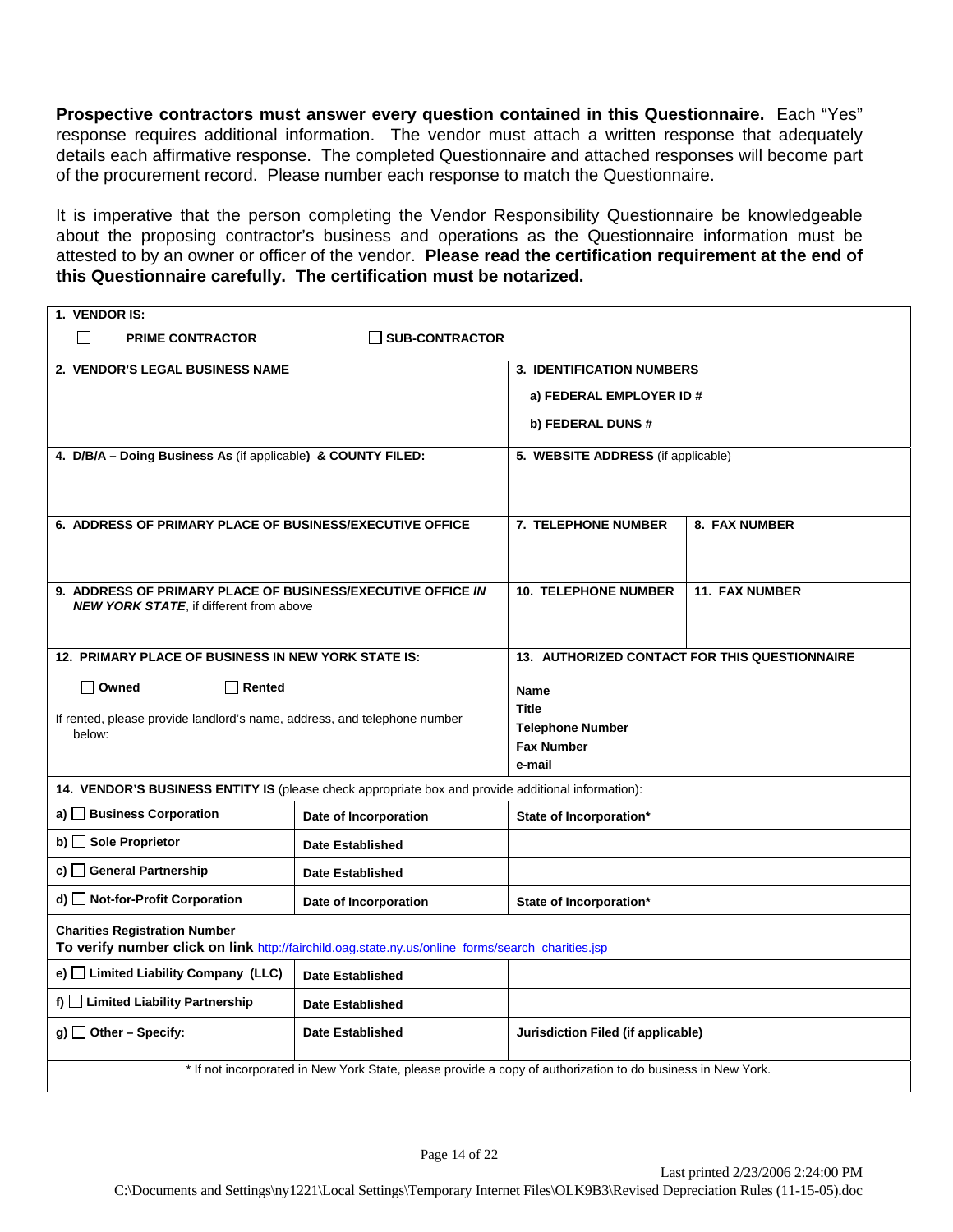| 15. PRIMARY BUSINESS ACTIVITY - (Please identify the primary business categories, products or services provided by your business)                             |              |                 |              |  |
|---------------------------------------------------------------------------------------------------------------------------------------------------------------|--------------|-----------------|--------------|--|
| <b>16. NAME OF WORKERS' COMPENSATION INSURANCE CARRIER:</b>                                                                                                   |              |                 |              |  |
| 17. LIST ALL OF THE VENDOR'S PRINCIPAL OWNERS AND THE THREE OFFICERS WHO DIRECT THE DAILY OPERATIONS OF THE VENDOR<br>(Attach additional pages if necessary): |              |                 |              |  |
| a) NAME (print)                                                                                                                                               | <b>TITLE</b> | b) NAME (print) | <b>TITLE</b> |  |
| c) NAME (print)                                                                                                                                               | <b>TITLE</b> | d) NAME (print) | <b>TITLE</b> |  |

| 18. | Is the vendor certified in New York State as a (check please):                                                                                                                                                                                         | Yes             | <b>No</b> |
|-----|--------------------------------------------------------------------------------------------------------------------------------------------------------------------------------------------------------------------------------------------------------|-----------------|-----------|
|     | Minority Business enterprise (MBE)                                                                                                                                                                                                                     |                 |           |
|     | Women's Business Enterprise (WBE)                                                                                                                                                                                                                      |                 |           |
|     | Disadvantaged Business Enterprise (DBE)?                                                                                                                                                                                                               |                 |           |
|     |                                                                                                                                                                                                                                                        |                 |           |
|     | Please provide a copy of any of the above certifications that apply.                                                                                                                                                                                   |                 |           |
| 19. | Does the vendor use, or has it used in the past ten (10) years, any other Business Name, FEIN, or<br>D/B/A other than those listed in items 2-4 above?                                                                                                 | Yes             | <b>No</b> |
|     | List all other business name(s), Federal employer Identification Number(s) or any D/B/A<br>names and the dates that these names or numbers were/are in use. Explain the relationship<br>to the vendor.                                                 |                 |           |
| 20. | Are there any individuals now serving in a managerial or consulting capacity to the vendor, including<br>principal owners and officers, who now serve or in the past three (3) years have served as:                                                   |                 |           |
|     | An elected or appointed public official or officers?<br>a.                                                                                                                                                                                             | $\sqsupset$ Yes | <b>No</b> |
|     | List each individual's name, business title, the name of the organization and position<br>elected or appointed to, and dates of service.                                                                                                               |                 |           |
|     | A full or part-time employee in a New York State agency or as a consultant, in their individual<br>b.<br>capacity, to any New York State agency?                                                                                                       | □ Yes           | <b>No</b> |
|     | List each individual's name business title or consulting capacity and the New York State<br>agency name, and employment position with applicable service dates.                                                                                        |                 |           |
|     | If yes to item #20b, did this individual perform services related to the solicitation, negotiation,<br>C.<br>operation and/or administration of public contracts for the contracting agency?                                                           | $\sqcap$ Yes    | Nο        |
|     | List each individual's name, business title or consulting capacity and the New York<br>State agency name, and consulting/advisory position with applicable service dates. List                                                                         |                 |           |
|     | each contract name and assigned NYS number.                                                                                                                                                                                                            | Yes             | No        |
|     | An officer of any political party organization in New York State, whether paid or unpaid?<br>d.<br>List each individual's name, business title or consulting capacity and the official<br>political party position held with applicable service dates. |                 |           |
|     |                                                                                                                                                                                                                                                        |                 |           |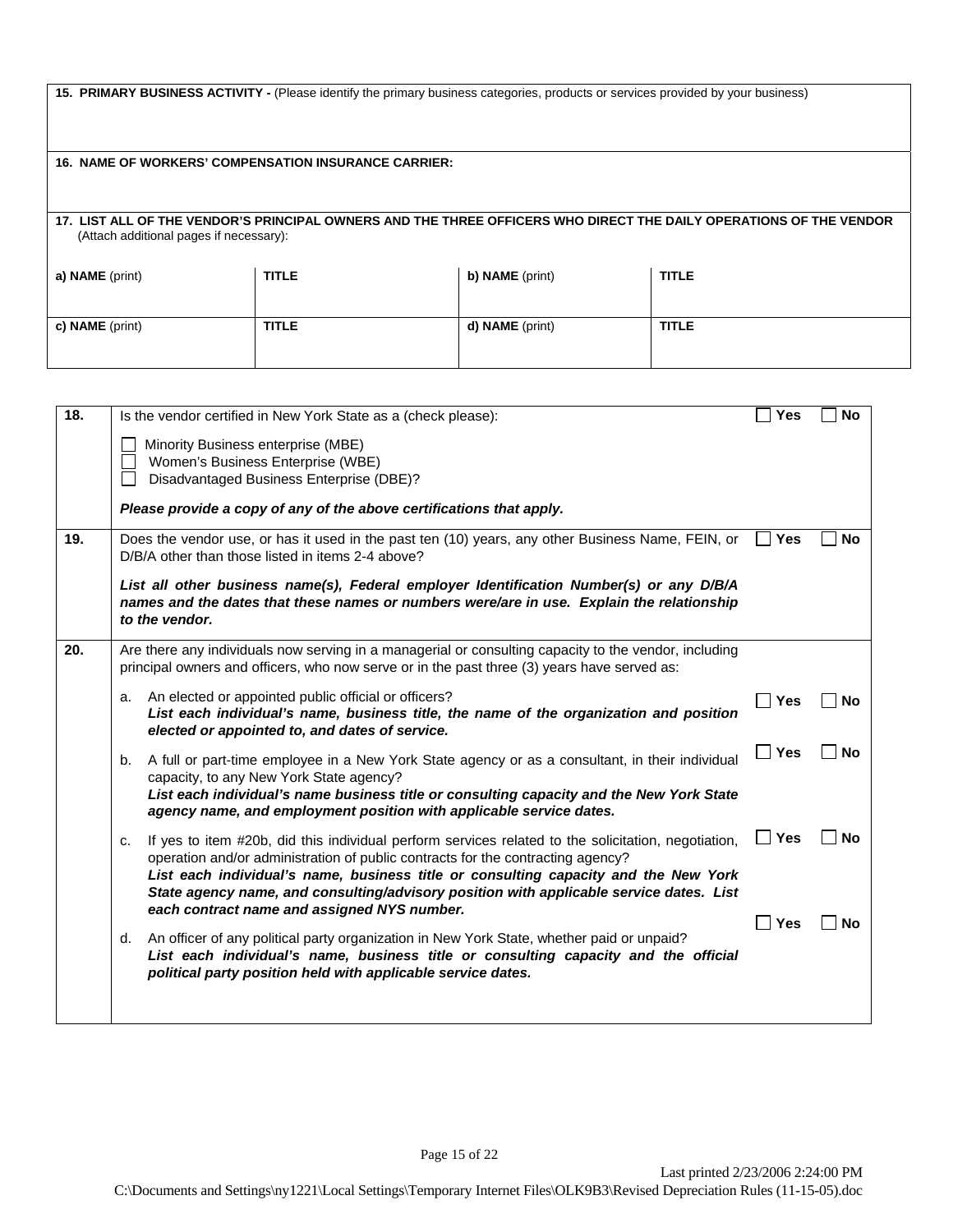| 21. | Within the past five (5) years, has the vendor, any individuals serving in managerial or consulting<br>capacity, principal owners, officers, major stockholder(s) (10% or more of the voting shares for<br>publicly traded companies, 25% or more of the shares for all other companies), affiliate <sup>1</sup> or any<br>person involved in the bidding or contracting process:                                                                                                                                                                                                                                                                                  |                                                                             |                                                          |
|-----|--------------------------------------------------------------------------------------------------------------------------------------------------------------------------------------------------------------------------------------------------------------------------------------------------------------------------------------------------------------------------------------------------------------------------------------------------------------------------------------------------------------------------------------------------------------------------------------------------------------------------------------------------------------------|-----------------------------------------------------------------------------|----------------------------------------------------------|
|     | 1. been suspended, debarred or terminated by a local, state or federal authority in connection<br>a)                                                                                                                                                                                                                                                                                                                                                                                                                                                                                                                                                               | ∣∣Yes                                                                       | ∣No                                                      |
|     | with a contract or contracting process;<br>been disqualified for cause as a bidder or any permit, license, concession franchise or<br>2.<br>lease;                                                                                                                                                                                                                                                                                                                                                                                                                                                                                                                 | $\Box$ Yes                                                                  | $\Box$ No                                                |
|     | entered into an agreement to a voluntary exclusion from bidding/contracting;<br>3.<br>had a bid rejected on a New York State contract for failure to comply with the MacBride<br>4.<br><b>Fair Employment Principles;</b>                                                                                                                                                                                                                                                                                                                                                                                                                                          | $\exists$ Yes<br>Yes                                                        | $\exists$ No<br>$\Box$ No                                |
|     | had a bid rejected on a local, state or federal contract for failure to meet statutory<br>5.<br>affirmative action or M/WBE requirements on a previously held contract;                                                                                                                                                                                                                                                                                                                                                                                                                                                                                            | $\Box$ Yes                                                                  | _∣ No                                                    |
|     | had status as a Women's Business Enterprise, Minority Business enterprise or<br>6.<br>Disadvantaged Business Enterprise denied, de-certified, revoked or forfeited;                                                                                                                                                                                                                                                                                                                                                                                                                                                                                                | $\blacksquare$ Yes                                                          | _∣ No                                                    |
|     | been subject to an administrative proceeding or civil action seeking specific performance<br>7.<br>or restitution in connection with any local, state or federal government contract;                                                                                                                                                                                                                                                                                                                                                                                                                                                                              | $\Box$ Yes                                                                  | $\Box$ No                                                |
|     | been denied an award of a local, state or federal government contract, had a contract<br>8.<br>suspended or had a contract terminated for non-responsibility;                                                                                                                                                                                                                                                                                                                                                                                                                                                                                                      | $\Box$ Yes                                                                  | $\Box$ No                                                |
|     | 9. had a local, state or federal government contract suspended or terminated for cause prior<br>to the completion of the term of the contract; or                                                                                                                                                                                                                                                                                                                                                                                                                                                                                                                  | l ∣Yes                                                                      | $\Box$ No                                                |
|     | 10. had a license to provide services revoked or suspended?                                                                                                                                                                                                                                                                                                                                                                                                                                                                                                                                                                                                        | ∐ Yes                                                                       | _  No                                                    |
|     | <b>Question 21 Continued</b><br>been indicted, convicted, received a judgment against them or a grant of immunity for any<br>b)<br>business-related conduct constituting a crime under local, state or federal law including but not<br>limited to, fraud, extortion, bribery, racketeering, price-fixing, bid collusion or any crime related<br>to truthfulness and/or business conduct?                                                                                                                                                                                                                                                                          | Yes                                                                         | No                                                       |
|     | been issued a citation, notice, violation order, or are pending an administrative hearing or<br>C)<br>proceeding or determination for violations of:                                                                                                                                                                                                                                                                                                                                                                                                                                                                                                               |                                                                             |                                                          |
|     | 1. federal, state or local health laws, rules or regulations, including but not limited to<br>Occupational Safety & Health Administration (OSHA) or New York State labor law;<br>state or federal environmental laws;<br>2.<br>unemployment insurance or workers' compensation coverage or claim requirements;<br>3.<br>Employee Retirement Income Security Act (ERISA);<br>4.<br>federal, state or local human rights laws;<br>5.<br>civil rights laws;<br>6.<br>7. federal or state security laws;<br>8. federal Immigration and Naturalization Services (INS) and Alienage laws;<br>state or federal anti-trust laws; or<br>9.<br>10. charity or consumer laws? | ∐ Yes<br><b>Yes</b><br>Yes<br>Yes<br>Yes<br>Yes<br>Yes<br>Yes<br>Yes<br>Yes | No<br>No<br>No<br>No<br>No<br>No<br>No<br>No<br>No<br>No |
|     |                                                                                                                                                                                                                                                                                                                                                                                                                                                                                                                                                                                                                                                                    |                                                                             |                                                          |

i<br>Li

Г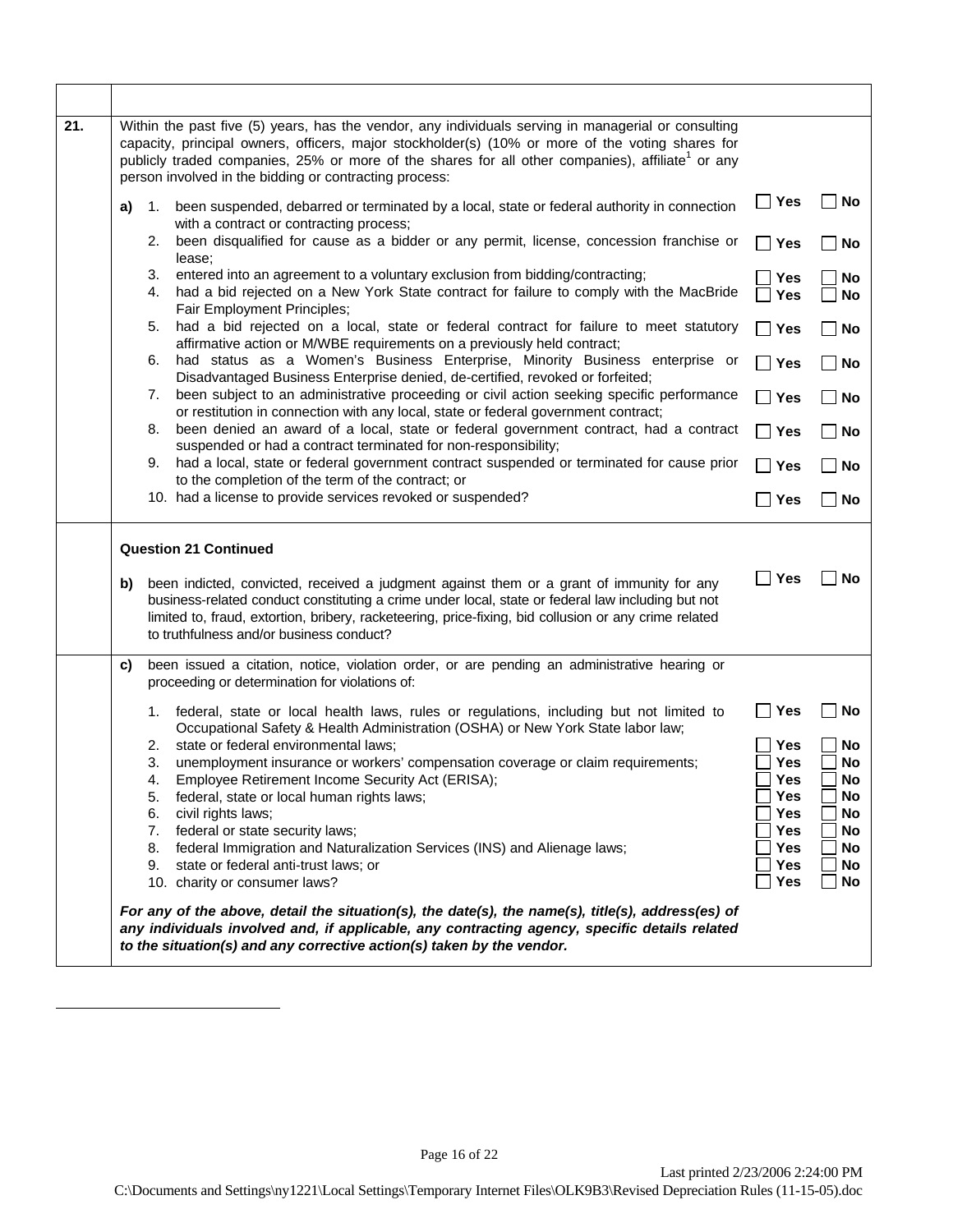|     | been issued a citation, notice, violation order, or are pending an administrative hearing or<br>d)<br>proceeding or determination for violations of:                                                                                                                                                                                                                                                                                                                                                                                                                                                                                                                                                                                                                                                                                                                                                                                     |                                                                                                |                                                                 |
|-----|------------------------------------------------------------------------------------------------------------------------------------------------------------------------------------------------------------------------------------------------------------------------------------------------------------------------------------------------------------------------------------------------------------------------------------------------------------------------------------------------------------------------------------------------------------------------------------------------------------------------------------------------------------------------------------------------------------------------------------------------------------------------------------------------------------------------------------------------------------------------------------------------------------------------------------------|------------------------------------------------------------------------------------------------|-----------------------------------------------------------------|
|     | 11. federal, state or local health laws, rules or regulations, including but not limited to<br>Occupational Safety & Health Administration (OSHA) or New York State labor law;<br>12. state or federal environmental laws;<br>13. unemployment insurance or workers' compensation coverage or claim requirements;<br>14. Employee Retirement Income Security Act (ERISA);<br>15. federal, state or local human rights laws;<br>16. civil rights laws;<br>17. federal or state security laws;<br>18. federal Immigration and Naturalization Services (INS) and Alienage laws;<br>19. state or federal anti-trust laws; or<br>20. charity or consumer laws?<br>For any of the above, detail the situation(s), the date(s), the name(s), title(s), address(es) of<br>any individuals involved and, if applicable, any contracting agency, specific details related<br>to the situation(s) and any corrective action(s) taken by the vendor. | ∣ ∣Yes<br>Yes<br>Yes<br><b>Yes</b><br>Yes<br>Yes<br><b>Yes</b><br>Yes<br>Yes<br>Yes            | <b>No</b><br>No<br>No<br>No<br>No<br>No<br>No<br>No<br>No<br>No |
|     | been issued a citation, notice, violation order, or are pending an administrative hearing or<br>e)<br>proceeding or determination for violations of:                                                                                                                                                                                                                                                                                                                                                                                                                                                                                                                                                                                                                                                                                                                                                                                     |                                                                                                |                                                                 |
|     | 21. federal, state or local health laws, rules or regulations, including but not limited to<br>Occupational Safety & Health Administration (OSHA) or New York State labor law;<br>22. state or federal environmental laws:<br>23. unemployment insurance or workers' compensation coverage or claim requirements;<br>24. Employee Retirement Income Security Act (ERISA);<br>25. federal, state or local human rights laws;<br>26. civil rights laws;<br>27. federal or state security laws;<br>28. federal Immigration and Naturalization Services (INS) and Alienage laws;<br>29. state or federal anti-trust laws; or<br>30. charity or consumer laws?<br>For any of the above, detail the situation(s), the date(s), the name(s), title(s), address(es) of<br>any individuals involved and, if applicable, any contracting agency, specific details related<br>to the situation(s) and any corrective action(s) taken by the vendor. | $\Box$ Yes<br>Yes<br>Yes<br><b>Yes</b><br>Yes<br><b>Yes</b><br>Yes<br><b>Yes</b><br>Yes<br>Yes | <b>No</b><br>No<br>No<br>No<br>No<br>No<br>No<br>No<br>No<br>No |
| 22. | In the past three (3) years, has the vendor or its affiliates <sup>1</sup> had any claims, judgments, injunctions,<br>liens, fines or penalties secured by any governmental agency?<br>Indicate if this is applicable to the submitting vendor or affiliate. State whether the<br>situation(s) was a claim, judgment, injunction, lien or other with an explanation. Provide the<br>name(s) and address(es) of the agency, the amount of the original obligation and<br>outstanding balance. If any of these items are open, unsatisfied, indicate the status of each<br>item as "open" or "unsatisfied."                                                                                                                                                                                                                                                                                                                                | Yes                                                                                            | No                                                              |
| 23. | Has the vendor (for profit and not-for profit corporations) or its affiliates <sup>1</sup> , in the past three (3) years,<br>had any governmental audits that revealed material weaknesses in its system of internal controls,<br>compliance with contractual agreements and/or laws and regulations or any material disallowances?<br>Indicate if this is applicable to the submitting vendor or affiliate. Detail the type of material<br>weakness found or the situation(s) that gave rise to the disallowance, any corrective action<br>taken by the vendor and the name of the auditing agency.                                                                                                                                                                                                                                                                                                                                     | Yes                                                                                            | No                                                              |

i<br>Li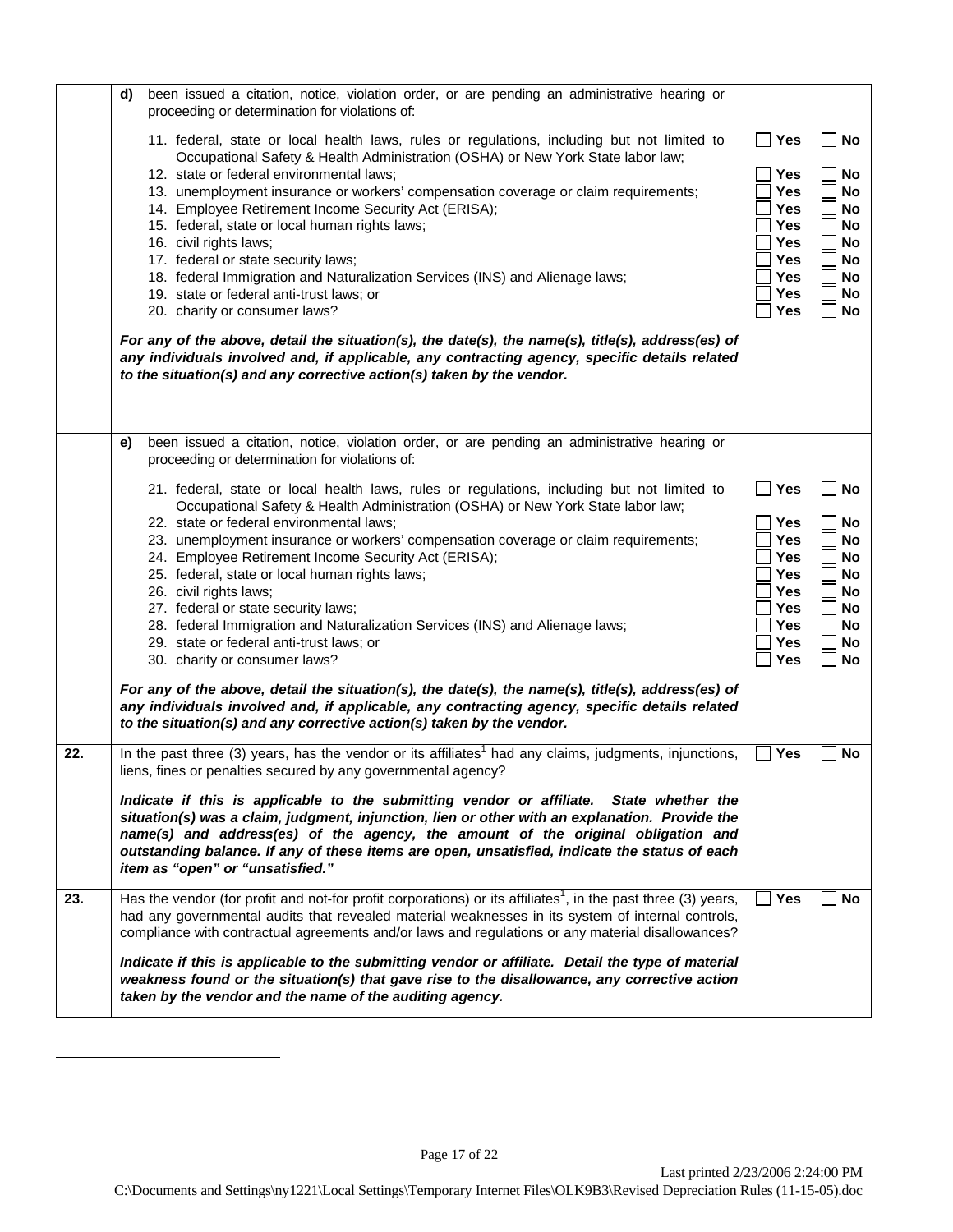| 24. | Is the vendor exempt from income taxes under the Internal Revenue Code?                                                                                                                                                                                                                                                  |            | <b>No</b> |
|-----|--------------------------------------------------------------------------------------------------------------------------------------------------------------------------------------------------------------------------------------------------------------------------------------------------------------------------|------------|-----------|
|     | Indicate the reason for the exemption and provide a copy of any supporting information.                                                                                                                                                                                                                                  |            |           |
| 25. | During the past three (3) years, has the vendor failed to:<br>file returns or pay any applicable federal, state or city taxes?<br>a)                                                                                                                                                                                     | <b>Yes</b> | No        |
|     | Identify the taxing jurisdiction, type of tax, liability year(s), and tax liability amount the<br>vendor failed to file/pay and the current status of the liability.                                                                                                                                                     |            |           |
|     | file returns or pay New York State unemployment insurance?<br>b)<br>Indicate the years the vendor failed to file/pay the insurance and the current status of<br>the liability.                                                                                                                                           | ∃ Yes      | <b>No</b> |
| 26. | Have any bankruptcy proceedings been initiated by or against the vendor or its affiliates <sup>1</sup> within the<br>past seven (7) years (whether or not closed) or is any bankruptcy proceeding pending by or against<br>the vendor or its affiliates regardless of the date of filing?                                | Yes        | <b>No</b> |
|     | Indicate if this is applicable to the submitting vendor or affiliate. If it is an affiliate, include<br>the affiliate's name and FEIN. Provide the court name, address and docket number. Indicate<br>if the proceedings have been initiated, remain pending or have been closed. If closed,<br>provide the date closed. |            |           |
| 27. | Is the vendor currently insolvent, or does vendor currently have reason to believe that an involuntary<br>bankruptcy proceeding may be brought against it?                                                                                                                                                               | Yes        | <b>No</b> |
|     | Provide financial information to support the vendor's current position, for example, Current<br>Ratio, Debt Ratio, Age of Accounts Payable, Cash Flow and any documents that will provide<br>the agency with an understanding of the vendor's situation.                                                                 |            |           |
| 28. | In the past five (5) years, has the vendor or any affiliates <sup>1</sup> :                                                                                                                                                                                                                                              |            |           |
|     | defaulted or been terminated on, or had its surety called upon to complete, any contract (public<br>a)<br>or private) awarded;                                                                                                                                                                                           | ∣ Yes      | l No      |
|     | received an overall unsatisfactory performance assessment from any government agency on<br>b)<br>any contract; or                                                                                                                                                                                                        | ∣ l Yes    | No        |
|     | had any liens or claims over \$25,000 filed against the firm which remain undischarged or were<br>C)<br>unsatisfied for more than 90 days?                                                                                                                                                                               | ΠYes       | <b>No</b> |
|     | Indicate if this is applicable to the submitting vendor or affiliate. Detail the situation(s) that<br>gave rise to the negative action, any corrective action taken by the vendor and the name of<br>the contracting agency.                                                                                             |            |           |
| 29. | Has the vendor been a contractor or subcontractor on any contract with any Government agency in<br>the past five (5) years?                                                                                                                                                                                              | $\Box$ Yes | <b>No</b> |
|     | List the agency name, contract effective dates, contract amount, contract number and<br>Government contact information on the attached contract List.                                                                                                                                                                    |            |           |

i<br>Li

<sup>&</sup>lt;sup>1</sup> "Affiliate" meaning: (a) any entity in which the vendor owns more than 50% of the voting stock; (b) any individual, entity or group of principal owners or officers who own more than 50% of the voting stock of the vendor; or (c) any entity whose voting stock is more than 50% owned by the same individual, entity or group described in clause (b). In addition, if a vendor owns less than 50% of the voting stock of another entity, but directs or has the right to direct such entity's daily operations, that entity will be an "affiliate" for purposes of this questionnaire.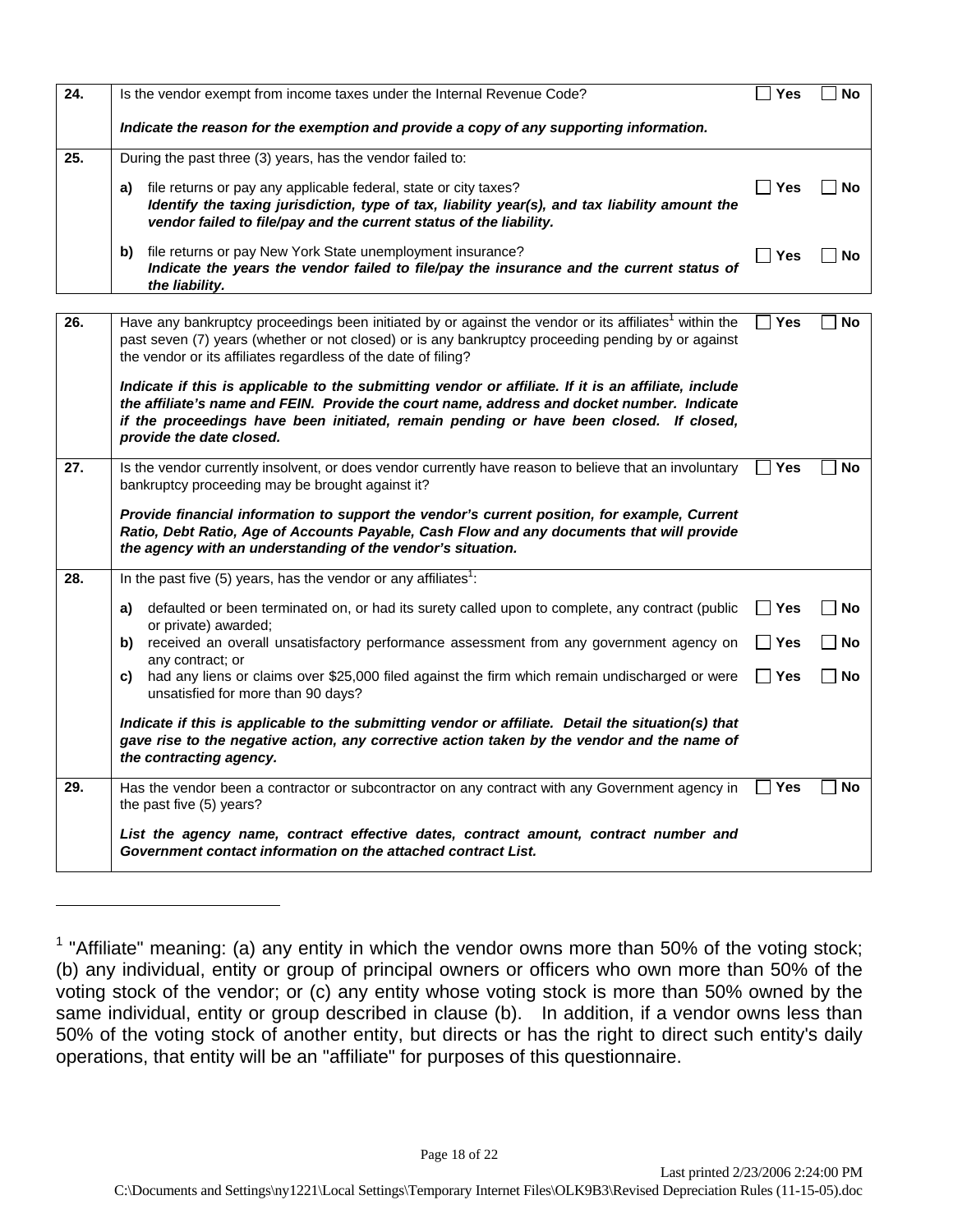## Public Agency Contracts Lists

For all contracts and subcontracts with any Government Agency during the last 5 years, please provide the information requested below. **(Photocopy and attach additional pages as necessary)**

| <b>Public Agency Name:</b>        |  |
|-----------------------------------|--|
| Contract Number:                  |  |
| <b>Contract Amount:</b>           |  |
| Program Name:                     |  |
| Contract Term:                    |  |
| <b>Government Contact Person:</b> |  |
| Telephone Number:                 |  |
| Email Address:                    |  |
| <b>Public Agency Name:</b>        |  |
| <b>Contract Number:</b>           |  |
| <b>Contract Amount:</b>           |  |
| Program Name:                     |  |
| Contract Term:                    |  |
| <b>Government Contact Person:</b> |  |
| Telephone Number:                 |  |
| Email Address:                    |  |
| <b>Public Agency Name:</b>        |  |
| <b>Contract Number:</b>           |  |
| <b>Contract Amount:</b>           |  |
| Program Name:                     |  |
| Contract Term:                    |  |
| <b>Government Contact Person:</b> |  |
| Telephone Number:                 |  |
| Email Address:                    |  |
| <b>Public Agency Name:</b>        |  |
| <b>Contract Number:</b>           |  |
| <b>Contract Amount:</b>           |  |
| Program Name:                     |  |
| <b>Contract Term:</b>             |  |
| <b>Government Contact Person:</b> |  |
| Telephone Number:                 |  |
| Email Address:                    |  |
| <b>Public Agency Name:</b>        |  |
| <b>Contract Number:</b>           |  |
| <b>Contract Amount:</b>           |  |
| Program Name:                     |  |
| <b>Contract Term:</b>             |  |
| <b>Government Contact Person:</b> |  |
| Telephone Number:                 |  |
| Email Address:                    |  |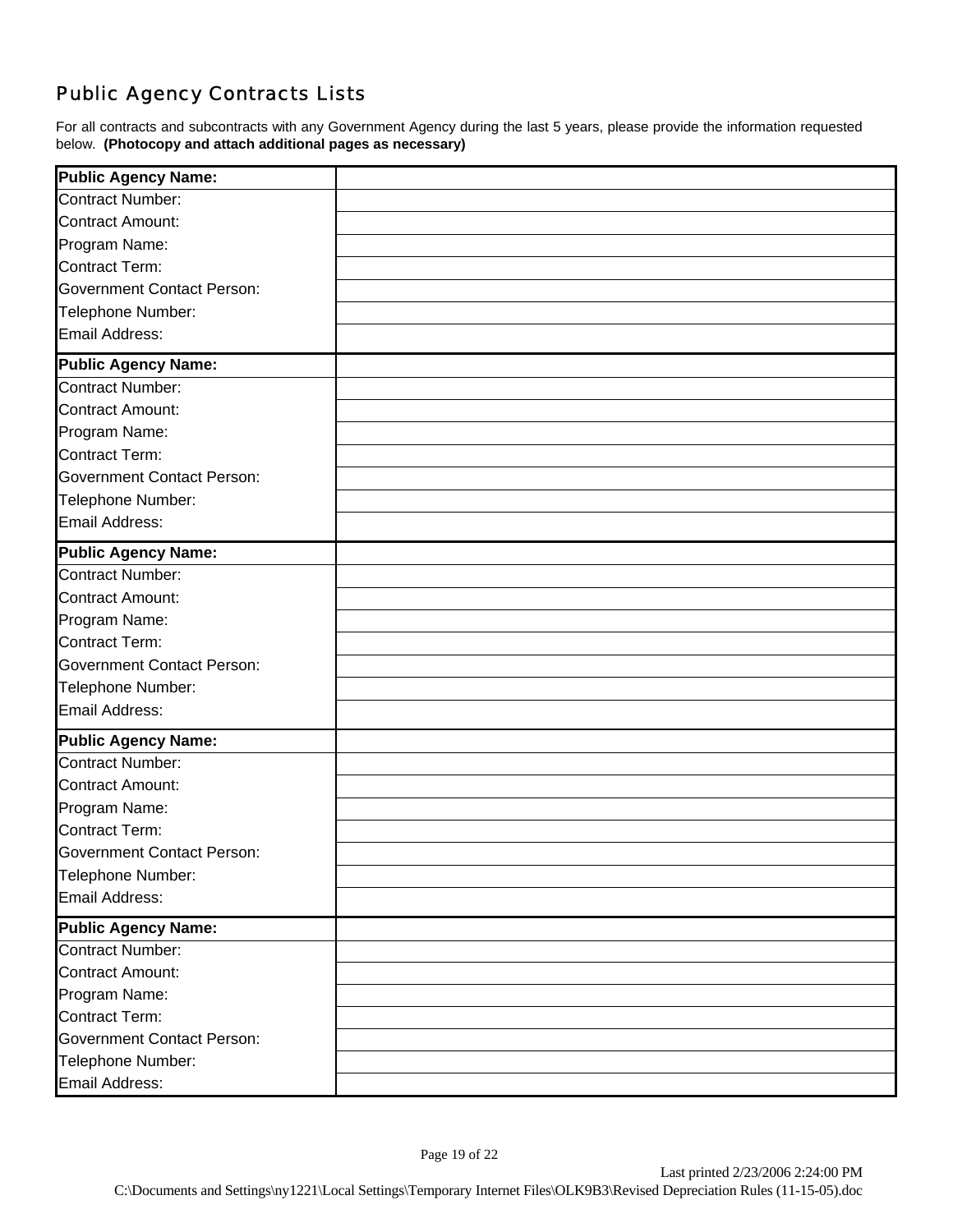#### **CERTIFICATION:**

The undersigned recognizes that this questionnaire is submitted for the express purpose of assisting the State of New York or its agencies or political subdivisions in making a determination regarding **an applicant agency's application for capital project financing of a congregate care program,** an award of contract or approval of a subcontract; acknowledges that the State or its agencies and political subdivisions may in its discretion, by means which it may choose, verify the truth and accuracy of all statements made herein; acknowledges that intentional submission of false or misleading information may constitute a felony under Penal Law Section 210.40 or a misdemeanor under Penal Law Section 210.35 or Section 210.45, and may also be punishable by a fine and/or imprisonment of up to five years under 18 USC Section 1001 and may result in contract termination; and states that the information submitted in this questionnaire and any attached pages is true, accurate and complete.

The undersigned certifies that he/she:

- Has not altered the content of the questions in the Questionnaire in any manner;
- Has read and understands all of the items contained in the Questionnaire and any pages attached by the submitting vendor;
- Has supplied full and complete responses to each item therein to the best of his/her knowledge, information and belief;
- Is knowledgeable about the submitting vendor's business and operations;
- Understands that New York State will rely on the information supplied in this Questionnaire when responding to the agency's request for funding; and
- Is under a duty to notify the procuring State Agency of any material changes to the vendor's responses herein prior to the State's response to the agency's funding request.

Page 20 of 22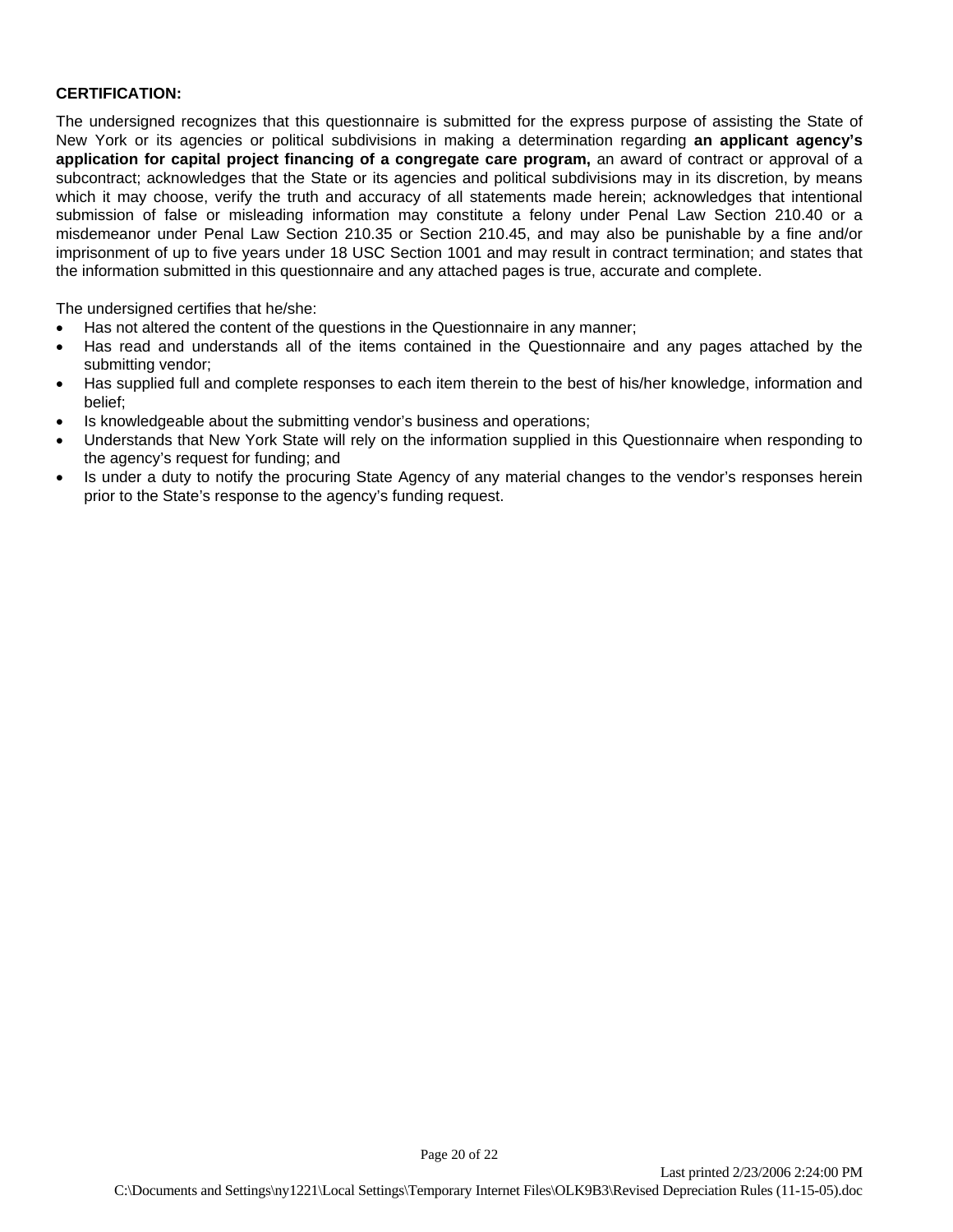| <b>Applicant Agency:</b>                                                                                                                                                                                                                                                                                |                             |                                            |
|---------------------------------------------------------------------------------------------------------------------------------------------------------------------------------------------------------------------------------------------------------------------------------------------------------|-----------------------------|--------------------------------------------|
|                                                                                                                                                                                                                                                                                                         |                             |                                            |
|                                                                                                                                                                                                                                                                                                         | (Legally Incorporated Name) |                                            |
| (Signature)                                                                                                                                                                                                                                                                                             | (Title)                     | (Date)                                     |
| <b>NOTARIZATION:</b><br>STATE OF NEW YORK<br>COUNTY OF (                                                                                                                                                                                                                                                | SS.:                        |                                            |
|                                                                                                                                                                                                                                                                                                         |                             |                                            |
| to me known, who being sworn did depose and say that he/she was allowed to me known, who being sworn did depose and say that he/she                                                                                                                                                                     |                             |                                            |
|                                                                                                                                                                                                                                                                                                         |                             |                                            |
| $\circ$ of $\circ$ and $\circ$ of $\circ$ and $\circ$ of $\circ$ and $\circ$ of $\circ$ and $\circ$ and $\circ$ and $\circ$ and $\circ$ and $\circ$ and $\circ$ and $\circ$ and $\circ$ and $\circ$ and $\circ$ and $\circ$ and $\circ$ and $\circ$ and $\circ$ and $\circ$ and $\circ$ and $\circ$ and |                             |                                            |
| Corporation described herein and which executed the above instrument; and that he/she signed his/her name thereto by<br>like order of the Board of Directors of said Corporation.                                                                                                                       |                             |                                            |
| (Notary Public)                                                                                                                                                                                                                                                                                         |                             | My Commission Expires __________<br>(Date) |

# **AFFIDAVIT OF NO CHANGE**

VOLUNTARY AGENCY: \_\_\_\_\_\_\_\_\_\_\_\_\_\_\_\_\_\_\_\_\_\_\_\_\_\_\_\_\_\_\_\_\_\_\_\_\_\_\_\_\_\_\_\_\_\_\_\_\_\_\_\_\_\_\_\_\_\_\_\_\_\_\_\_\_

The undersigned, being duly sworn, deposes and says:

1. I am an officer of  $\qquad \qquad$ 

(hereinafter the "Agency"), which is currently requesting OCFS approval of Capital Project financing of a congregate care facility operated by said Agency.

2. The Agency previously submitted a Vendor Questionnaire prior to the date hereof to

\_\_\_\_\_\_\_\_\_\_\_\_\_\_\_\_\_\_\_\_\_\_\_\_\_\_\_\_\_\_\_\_\_\_\_\_\_\_\_\_\_\_\_\_\_\_\_\_\_\_\_\_\_\_\_\_\_\_\_\_\_\_\_\_\_\_\_\_\_\_\_\_\_\_\_\_\_\_\_\_\_\_\_\_\_